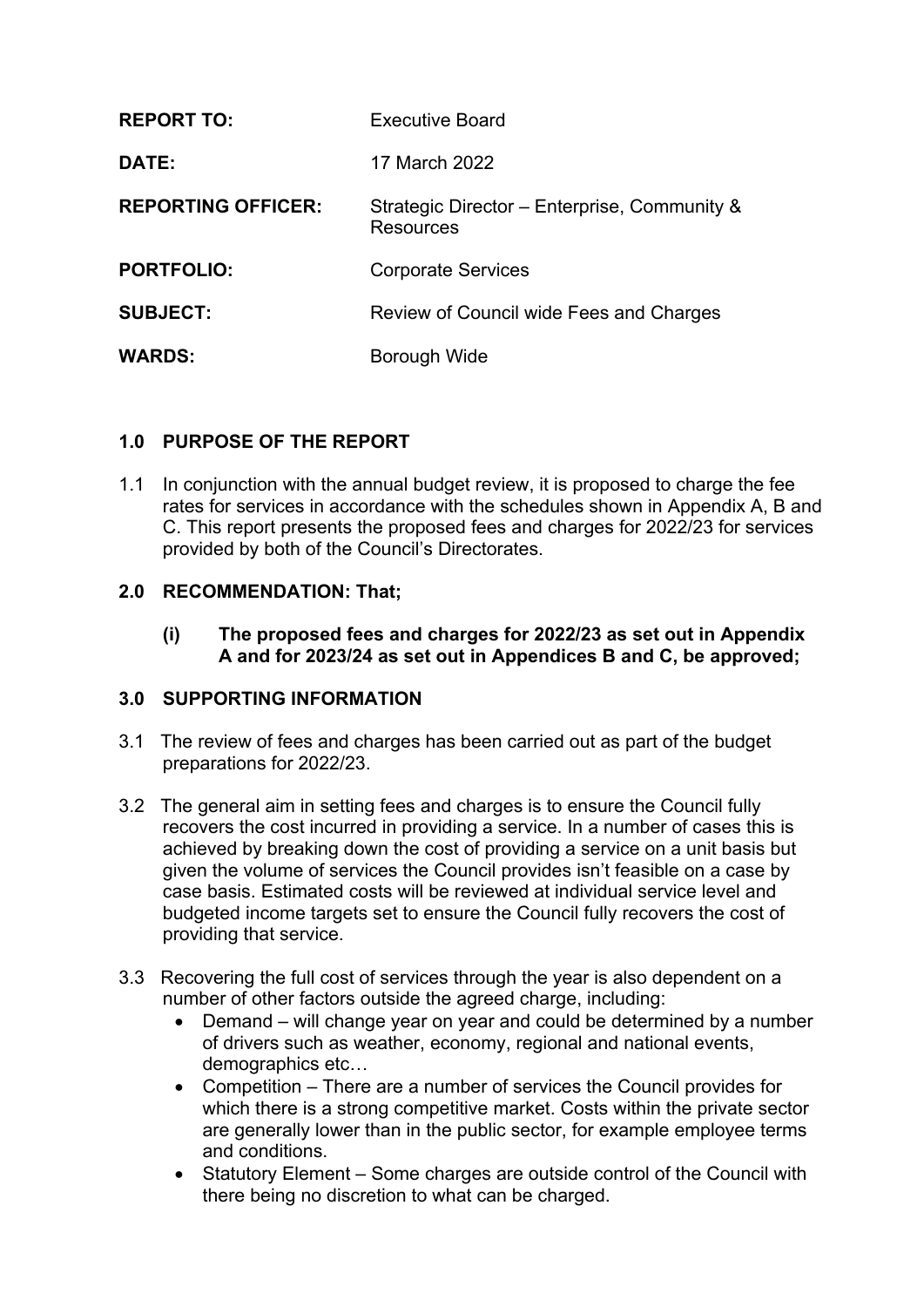- 3.4 Fees and charges income targets for the new financial year have been set by the inflation level highlighted in the Medium Term Financial Strategy, at an increase of 2% on 2021/22 budgeted targets.
- 3.5 As part of the in-year budget monitoring process, actual income from fees and charges will be regularly reviewed against budgeted income. Supporting narrative will be provided within monitoring reports to highlight areas where the Council has not fully recovered the cost of providing a service.
- 3.6 All proposed charges are exclusive of VAT. Where applicable, VAT will be added to the charges set out in the appendices.
- 3.7 The schedule in the appendices includes guidance on the charge being a discretionary or statutory fee. Statutory fees may result in changes throughout the year and therefore the relevant fees will be amended accordingly.
- 3.8 The ongoing impact of covid-19 and reduced use of services has had an impact on income levels during 2021/22. It is expected the removal of restrictions should see a steady increase in the use of services but it remains unknown on how quickly usage will revert to pre Covid levels.

## **4.0 POLICY IMPLICATIONS**

4.1 The effects of the proposed changes have been incorporated where possible into budgets for 2022/23**.** As per the Medium Term Financial Strategy budgeted income for 2022/23 has been increased by 2%, except where additional increases have been proposed as saving items, statutory fee increases apply or where income targets have been reduced to reflect the actual recovery rate. Individual fees and charges have been reviewed and increases proposed by Service Managers which also reflect the particular circumstances of each area.

### **5.0 FINANCIAL IMPLICATIONS**

5.1 The financial implications are as presented in the report and appendices.

## **6.0 IMPLICATIONS FOR THE COUNCIL'S PRIORITIES**

### 6.1 **Children and Young People in Halton**

There are no implications for this priority.

### 6.2 **Employment, Learning and Skills in Halton**

There are no implications for this priority.

### 6.3 **A Healthy Halton**

There are no implications for this priority.

## 6.4 **A Safer Halton**

There are no implications for this priority.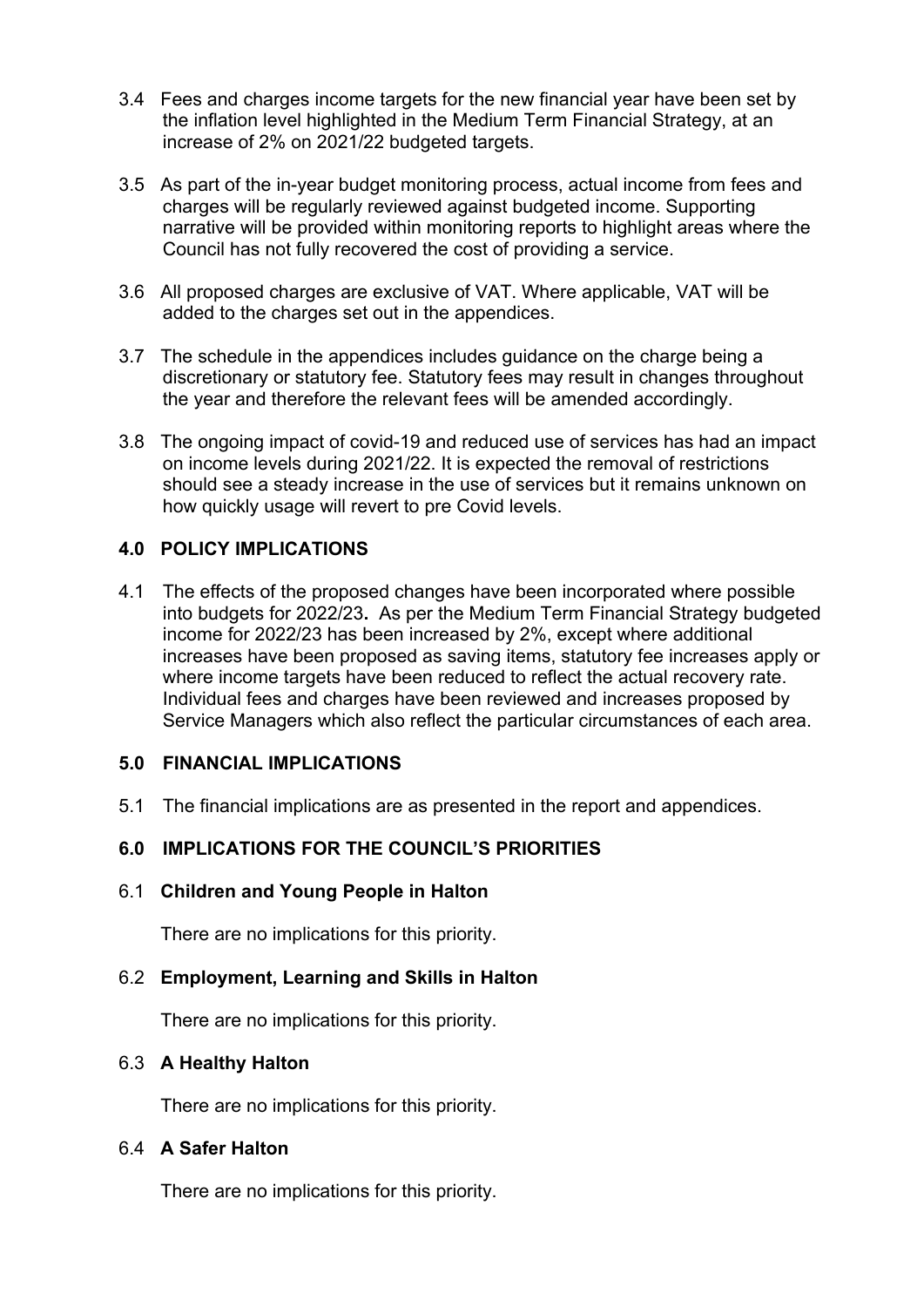## 6.5 **Halton's Urban Renewal**

There are no implications for this priority.

## **7.0 RISK ANALYSIS**

- 7.1 There is a requirement for the fees to be paid and in order to avoid the risk of them not being paid**;** the fees should be received before the service is provided.
- 7.2 The Council's budget assumes an increase in fees and charges income in line with those proposed in the Medium Term Financial Strategy. If increases are not approved it may lead to a shortfall in budgeted income targets.

## **8.0 EQUALITY AND DIVERSITY ISSUES**

8.1 There are no Equality and Diversity implications arising as a result of the proposed action*.*

## **9.0 LIST OF BACKGROUND PAPERS UNDER SECTION 100D OF THE LOCAL GOVERNMENT ACT 1972**

9.1 There are no background papers under the meaning of the Act.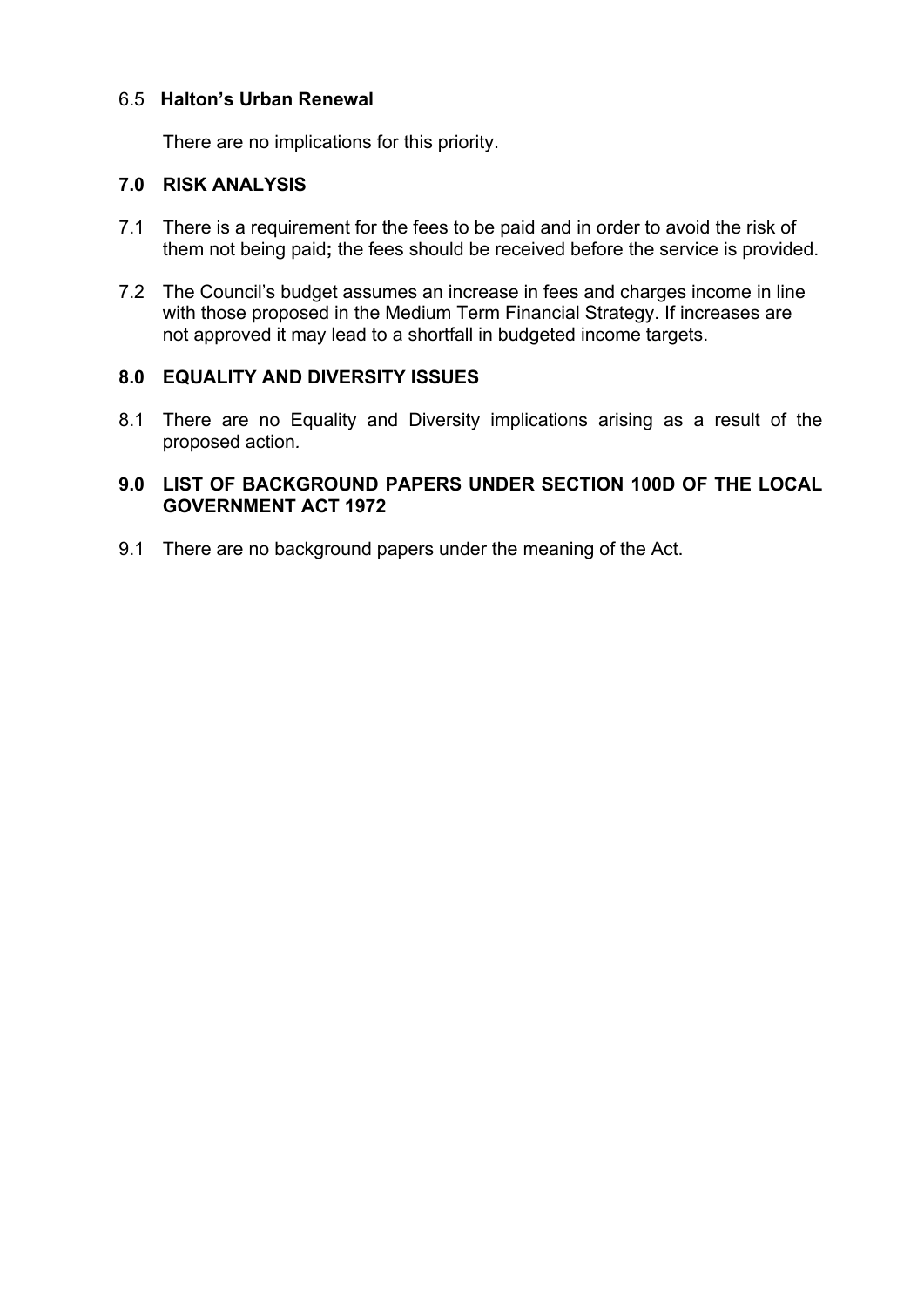### **APPENDIX A**

## **ENVIRONMENTAL INFORMATION**

|                                                                                                                                                                                                                                                                                                                                                                                    | 2021/22   | 2022/23   | Statutory /<br><b>Discretionary</b><br>Charge (S/D) |
|------------------------------------------------------------------------------------------------------------------------------------------------------------------------------------------------------------------------------------------------------------------------------------------------------------------------------------------------------------------------------------|-----------|-----------|-----------------------------------------------------|
| <b>REQUESTS FOR INFORMATION REGARDING POTENTIALLY CONTAMINATED LAND</b>                                                                                                                                                                                                                                                                                                            |           |           |                                                     |
| Information relating to statutory designation under Part 2A of the Environmental Protection Act<br>1990, e.g. details of an entry on the Statutory Register                                                                                                                                                                                                                        | No Charge | No Charge | D.                                                  |
| Searches for land contamination information for a given property or site against all<br>information held by HBC relating to known or potential contamination including historical<br>land use, landfill locations and details of site investigations and remediation<br>contamination. The charge varies depending on the size of the site for which information<br>is requested:- |           |           |                                                     |
| For premises equivalent to less than 1 hectares in size, (e.g. a single domestic property or<br>a small factory unit)                                                                                                                                                                                                                                                              |           |           |                                                     |
| (i) The premises site only                                                                                                                                                                                                                                                                                                                                                         | 78.00     | 81.90     | D                                                   |
| (II) Any search of the premises site and the land within 250 metres of the site boundaries                                                                                                                                                                                                                                                                                         | 125.00    | 131.25    | D                                                   |
| (iii) Any search of the premises site and the land within 500 metres of the site boundaries                                                                                                                                                                                                                                                                                        | 208.00    | 218.40    | D                                                   |
| For premises equivalent to more than 1 hectares in size, (e.g. a Housing estate or a large<br>factory unit)                                                                                                                                                                                                                                                                        |           |           |                                                     |
| (i) The premises site only                                                                                                                                                                                                                                                                                                                                                         | 125.00    | 131.25    | D                                                   |
| (ii) Any search of the premises site and the land within 250 metres of the site boundaries                                                                                                                                                                                                                                                                                         | 208.00    | 218.40    | D                                                   |
| (iii) Any search of the premises site and the land within 500 metres of the site boundaries                                                                                                                                                                                                                                                                                        | 285.00    | 299.25    | D                                                   |
| Additional enquiries charged at £60 per hour                                                                                                                                                                                                                                                                                                                                       |           |           |                                                     |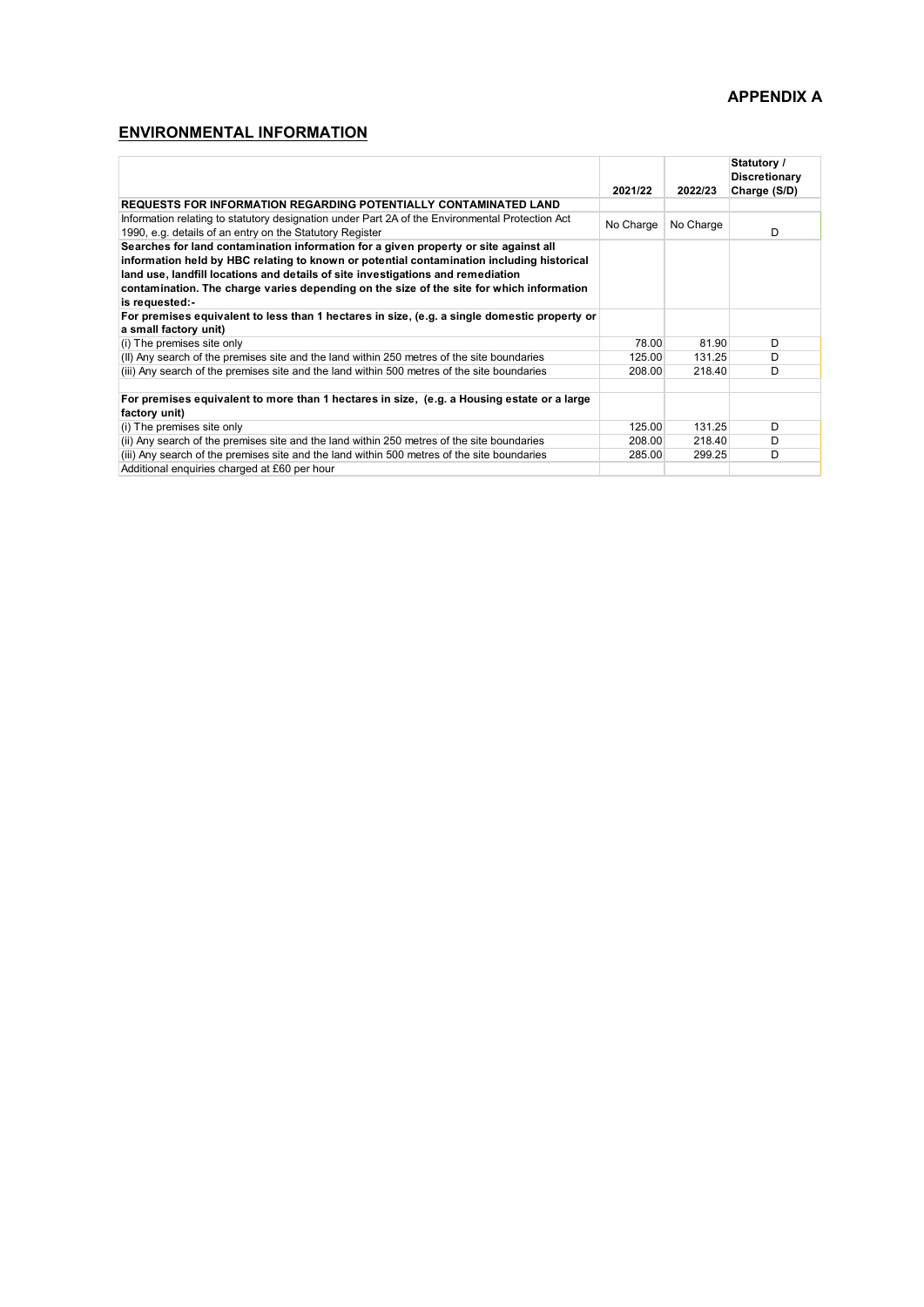# **LICENCE FEES**

|                                                                                                                                                                                              | 2021/22        | 2022/23        | Statutory /<br><b>Discretionary</b><br>Charge (S/D) |
|----------------------------------------------------------------------------------------------------------------------------------------------------------------------------------------------|----------------|----------------|-----------------------------------------------------|
| <b>HACKNEY CARRIAGE &amp; PRIVATE HIRE CHARGES</b>                                                                                                                                           |                |                |                                                     |
| <b>Single Status Driver</b>                                                                                                                                                                  |                |                |                                                     |
| First Grant (max 3 year licence)                                                                                                                                                             | 208.00         | 210.00         | D                                                   |
| First Grant - inc DBS (max 3 year licence)                                                                                                                                                   | 248.00         | 250.50         | D                                                   |
| Renewal (max 3 year licence)                                                                                                                                                                 | 190.00         | 192.00         | D                                                   |
| Renewal - inc DBS (max 3 year licence)                                                                                                                                                       | 230.00         | 232.00         | D                                                   |
| Replacement Badges                                                                                                                                                                           | 13.10          | 13.20          | D                                                   |
| <b>Vehicle Licence</b>                                                                                                                                                                       |                |                |                                                     |
| Grant and Renewals 1 Year - Hackney Carriage ++ ##                                                                                                                                           | 265.50         | 268.00         | D                                                   |
| Note: £21.50 added for to recover the costs of the Hackney Carriage Vehicle unmet                                                                                                            |                |                |                                                     |
| demand survey                                                                                                                                                                                |                |                |                                                     |
| Grant and Renewals 1 Year - Private Hire ++ ##                                                                                                                                               | 246.00         | 248.50         | D                                                   |
| Transfer of Exisiting Vehicle Licence                                                                                                                                                        | 30.75          | 31.00          | D                                                   |
| Temporary Transfer Fees (Licence issued for a maximum of 2 months)                                                                                                                           | 96.50          | 97.50          | D                                                   |
| Replacement Vehicle Plate (each)                                                                                                                                                             | 19.50          | 19.70          | D                                                   |
| Replacement Bracket (each)                                                                                                                                                                   | 19.50          | 19.70          | D                                                   |
| Replacement Doors Stickers Private Hire (Pair)                                                                                                                                               | 25.75          | 26.00          | D                                                   |
| Replacement Internal plate                                                                                                                                                                   | 13.10          | 13.20          | D                                                   |
| Change to Personalised Number Plate                                                                                                                                                          | 57.00          | 57.60          | D                                                   |
| Private Hire Operator Licence:                                                                                                                                                               | 297.00         | 300.00         | D                                                   |
| Private Hire Operator Licence (5 years)                                                                                                                                                      | 594.00         | 600.00         | D                                                   |
| <b>LOWERHOUSE LANE DEPOT FEES:</b>                                                                                                                                                           |                |                |                                                     |
| Hackney Carriage & Private Hire                                                                                                                                                              |                |                |                                                     |
| Hackney Carriage and Private Hire - Vehicle Test Fee                                                                                                                                         | 63.00          | 63.00          | D                                                   |
| Hackney Carriage and Private Hire - Vehicle Re-test Fee                                                                                                                                      | 25.25          | 25.25          | D                                                   |
| Hackney Carriage and Private Hire - Vehicle Test Un-notified Cancellation Fee                                                                                                                | 24.25          | 24.25          | D                                                   |
|                                                                                                                                                                                              |                |                |                                                     |
| <b>Notes</b>                                                                                                                                                                                 |                |                |                                                     |
| Hackney Carriage and Private Hire - ++Includes Taximeter Sealing Fee                                                                                                                         |                |                |                                                     |
| Owners of Private Hire Vehicles that are not equipped with meters may apply for the meter                                                                                                    |                |                |                                                     |
| charge to be discounted from the annual licence fee ## Unless part of a single transaction                                                                                                   |                |                |                                                     |
| involving a simultaneous grant in which case £30.50                                                                                                                                          |                |                |                                                     |
| <b>Street Trading</b>                                                                                                                                                                        |                |                |                                                     |
| First Grant & Renewal                                                                                                                                                                        | 418.00         | 426.00         | D                                                   |
| Additional Vehicles (Per Vehicle)                                                                                                                                                            | 208.00         | 212.00         | D                                                   |
| "Static" First Grant                                                                                                                                                                         | 481.50         | 491.00         | D                                                   |
| Change of Vehicle                                                                                                                                                                            | 31.75          | 32.40          | D                                                   |
| Daily Fee for Temporary Extension of Existing Consent (max 5 days per year)                                                                                                                  | 71.00          | 72.50          | D                                                   |
| Daily Fee for Temporary Consent (max 5 days per year)                                                                                                                                        | 107.50         | 110.00         | D                                                   |
| Hawkers etc. Cheshire County Council Act                                                                                                                                                     | 248.50         | 253.00         | D                                                   |
| Sex Establishments*                                                                                                                                                                          | 1,527.50       | 1,558.00       | D                                                   |
| <b>Scrap Metal Dealers</b>                                                                                                                                                                   | 208.00         | 212.00         | D                                                   |
|                                                                                                                                                                                              |                |                |                                                     |
| Notes                                                                                                                                                                                        |                |                |                                                     |
| * The expression "Sex Establishment" includes Sex Entertainment Venues, Sex Cinemas<br>and Sex Shops                                                                                         |                |                |                                                     |
|                                                                                                                                                                                              |                |                |                                                     |
| LOCAL LAND CHARGES (Search Fees)                                                                                                                                                             |                |                |                                                     |
| Form CON29R                                                                                                                                                                                  | 80.00          | 80.00          | D                                                   |
| Official Search (LLC1 & CON29) - LLC1 no longer part of search from 2022/23                                                                                                                  | 110.00         | 80.00          | D                                                   |
| Each additional (CON29) parcel***                                                                                                                                                            | 80.00          | 80.00          | D                                                   |
| CON29O Optional Enquiries (per person, per parcel)<br><b>Each Additional Enquiry</b>                                                                                                         | 12.00<br>14.00 | 12.00<br>14.00 | D<br>D                                              |
| Personal Search                                                                                                                                                                              |                |                |                                                     |
|                                                                                                                                                                                              | 0.00           | 0.00           | D                                                   |
| Notes                                                                                                                                                                                        |                |                |                                                     |
| ***Parcel of land means land (including a building or part of a building) which is separately<br>occupied or separately rated, in separate ownership. For the purposes of this definition an |                |                |                                                     |
| owner is a person who (in his own right or as a trustee for another person) is entitled to                                                                                                   |                |                |                                                     |
| receive the rack rent of land, or, where the land is not a rack rent, would be so entitled if it                                                                                             |                |                |                                                     |
| were so let.                                                                                                                                                                                 |                |                |                                                     |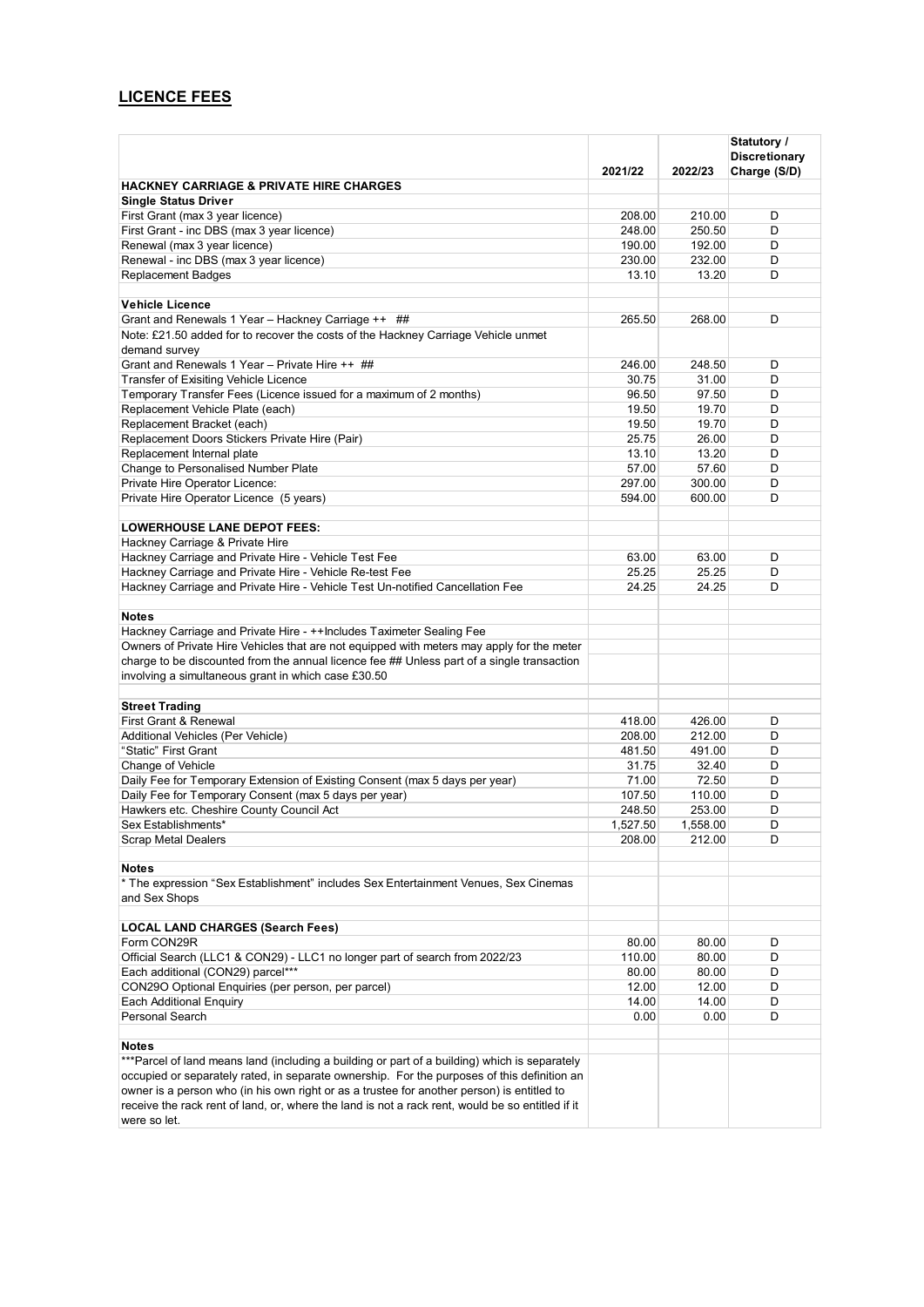# **HIGHWAYS**

|                                                                                                                                                                                        | 2021/22                                              | 2022/23                                              | Statutory /<br><b>Discretionary</b><br>Charge (S/D) |
|----------------------------------------------------------------------------------------------------------------------------------------------------------------------------------------|------------------------------------------------------|------------------------------------------------------|-----------------------------------------------------|
| <b>ROAD TRAFFIC REGULATION ACT 1984</b>                                                                                                                                                |                                                      |                                                      |                                                     |
| Temporary Order at request of a third party                                                                                                                                            | 2,150.00                                             | 2,200.00                                             | D                                                   |
| Temporary Order at request of non-commercial organisations - Section 16A plus actual cost of<br>advertising                                                                            | 100.00 plus<br>advertising                           | 150.00                                               | D                                                   |
| Temporary Closure Notice (incl emergency) at request of a third party                                                                                                                  | 380.00                                               | 380.00                                               | D                                                   |
| Diversionary Notice at request of a third party                                                                                                                                        | 320.00                                               | 320.00                                               | D                                                   |
|                                                                                                                                                                                        |                                                      |                                                      |                                                     |
| <b>HIGHWAYS ACT 1980</b><br>Applying to the Magistrates Court for an Order to stop up or divert a highway - Permanent closure                                                          |                                                      |                                                      |                                                     |
| (Excluding appeal costs). Also applies to closures/diversions under Town & Country Planning Act<br>1990                                                                                | 735.00                                               | 772.00                                               | D                                                   |
| Issuing of Scaffolding/Hoarding permit                                                                                                                                                 | 100.00                                               | 105.00                                               | D                                                   |
| Issuing of Scaffolding/Hoarding permit (Additional week or part thereof) - Note, 2021/22 charge<br>increased by 14% ain of reducing occupancy on highway                               | 40.00                                                | 42.50                                                | D                                                   |
| Issuing of Skip Permit - Initial Fee (up to 14 days)                                                                                                                                   | 40.00                                                | 42.00                                                | D                                                   |
| Skip Permit - Additional periods (each additional 7 days)                                                                                                                              | 20.00                                                | 21.00                                                | D                                                   |
| Skip found without a licence (plus current permit fee)                                                                                                                                 | 115.00                                               | 120.00                                               | D                                                   |
| Removal of unauthorised skip                                                                                                                                                           | At cost plus<br>15% admin<br>fee                     | At cost plus<br>15% admin<br>fee                     | D                                                   |
| Issuing of Cherry Picker/Mobile Platform permit (Initial week)                                                                                                                         | 100.00                                               | 105.00                                               | D                                                   |
| Issuing of Cherry picker/Mobile Platform permit (Additional week or part thereof)                                                                                                      | 35.00                                                | 36.00                                                | D                                                   |
| Issuing of permits to erect structures/equipment over or under the highway (Minimum £80)                                                                                               | At cost plus<br>15% admin<br>fee                     | At cost plus<br>15% admin<br>fee                     | D                                                   |
| Construction of vehicular crossings on footways                                                                                                                                        | As agreed<br>by the<br>Strategic<br>Director         | As agreed<br>by the<br>Strategic<br>Director         | D                                                   |
| Section 38 Agreements                                                                                                                                                                  | 10% of<br>works cost.<br>Minimum<br>charge<br>£2,613 | 10% of<br>works cost.<br>Minimum<br>charge<br>£2,613 | D                                                   |
| NOTE: If construction of road foundation commences before agreement is in place, then an<br>additional fee of £2,690.00 will be payable                                                |                                                      |                                                      |                                                     |
| PLUS Legal Agreement fee as detailed below                                                                                                                                             |                                                      |                                                      |                                                     |
| <b>Basic Agreement</b><br>(a)                                                                                                                                                          | 815.00                                               | 824.00                                               | D                                                   |
| (b)<br>Moderately Complex Agreement                                                                                                                                                    | 1,360.00                                             | 1,374.00                                             | D                                                   |
| <b>Highly Complex Agreement</b><br>(c)                                                                                                                                                 | 2.170.00                                             | 2,192.00                                             | D                                                   |
| NOTE: The Council will determine the appropriate agreement                                                                                                                             |                                                      |                                                      |                                                     |
| Section 278 Agreements                                                                                                                                                                 | As agreed<br>by the<br>Strategic<br>Director         | As agreed<br>by the<br>Strategic<br>Director         | D                                                   |
| Alfresco Dining Areas Licence (capped until sept 2022 by government)                                                                                                                   | 117.00                                               | 100.00                                               | D                                                   |
| 'A' Board Licence – Per Annum                                                                                                                                                          | 60.00                                                | 60.00                                                | D                                                   |
| Shop Displays Licence - Per Annum                                                                                                                                                      | 133.00                                               | 133.00                                               | D                                                   |
| Other Part VIIa e.g. Promotions & Leisure - Commercial Organisations. (Applications made within 7<br>working days of the event will incur an additional administration fee of £130.00) | 184.00                                               | 190.00                                               | D                                                   |
| Other Part VIIa e.g. Promotions & Leisure - Non-Commercial Organisations                                                                                                               | As agreed<br>by the<br>Strategic<br>Director         | As agreed<br>by the<br>Strategic<br>Director         | D                                                   |
| Minor Highways Works Permits                                                                                                                                                           | 1,600.00<br>plus                                     | 1,600.00<br>plus                                     | D                                                   |
| NOTE: The refundable cash bond is the value of the works as determined by the Council                                                                                                  | refundable                                           | refundable                                           |                                                     |
| Clearance of Accident Debris/Unauthorised obstructions on the Highway                                                                                                                  | At Cost plus   At Cost plus<br>15% Admin             | 15% Admin                                            |                                                     |
| Structural checking and technical approval of highways structures                                                                                                                      | Fee<br>As agreed<br>by the<br>Strategic              | Fee<br>As agreed<br>by the<br>Strategic              | D                                                   |
|                                                                                                                                                                                        | Director                                             | Director                                             | D                                                   |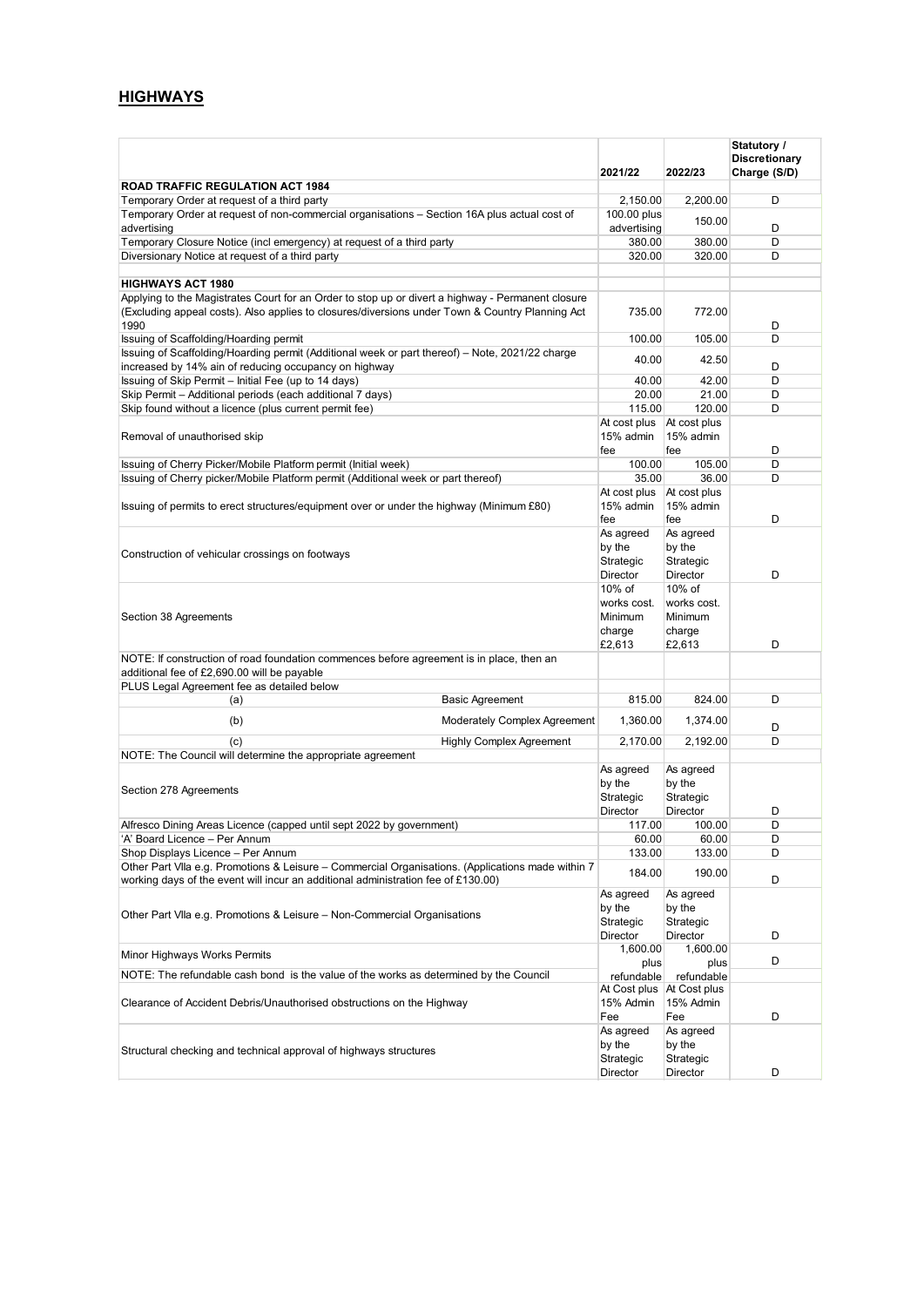|                                                                                                                                                                                               | 2021/22                                         | 2022/23                                        | Statutory /<br><b>Discretionary</b><br>Charge (S/D) |
|-----------------------------------------------------------------------------------------------------------------------------------------------------------------------------------------------|-------------------------------------------------|------------------------------------------------|-----------------------------------------------------|
| Relocation of lighting column at request of third party                                                                                                                                       |                                                 |                                                |                                                     |
| <b>Commercial Organisations</b>                                                                                                                                                               | At Cost plus   At Cost plus<br>15% Admin<br>Fee | 15% Admin<br>Fee                               | D                                                   |
| Non-commercial organisations                                                                                                                                                                  | 640.00                                          | 650.00                                         | D                                                   |
| <b>HIGHWAY SEARCHES</b>                                                                                                                                                                       |                                                 |                                                |                                                     |
| Letter and plan showing adopted highway                                                                                                                                                       | 56.00                                           | 59.00                                          | D                                                   |
| Additional questions                                                                                                                                                                          | 18.00                                           | 19.00                                          | D                                                   |
|                                                                                                                                                                                               |                                                 |                                                |                                                     |
| <b>SIGNING</b>                                                                                                                                                                                |                                                 |                                                |                                                     |
| Design and Erection of a Traffic Sign(s) at the request of a third party                                                                                                                      | At Cost plus   At Cost plus<br>15% Admin<br>Fee | 15% Admin<br>Fee                               | D                                                   |
| Initial Assessment of Application for Tourism Signs                                                                                                                                           | 150.00                                          | 155.00                                         | D                                                   |
| Provision of H Bar Road Markings                                                                                                                                                              | 105.00                                          | 110.00                                         | D                                                   |
| Authorisation of Temporary Direction Signs (Normally for Housing Developments and Temporary<br>Events)                                                                                        | 165.00                                          | 170.00                                         | D                                                   |
| Provision of Disabled Persons Parking Space (subject to meeting criteria)                                                                                                                     | No charge<br>subject to<br>meeting<br>criteria  | No charge<br>subject to<br>meeting<br>criteria | D                                                   |
|                                                                                                                                                                                               |                                                 |                                                |                                                     |
| <b>TRAFFIC SIGNALS</b>                                                                                                                                                                        |                                                 |                                                |                                                     |
| Supply of Information on Operation of Traffic Signals                                                                                                                                         | 245.00                                          | 255.00                                         | D                                                   |
| Switching Off/On Traffic Signals and Bagging Over heads during normal working hours (08.00 -<br>19.00; Monday - Saturday (excluding bank holidays)) -                                         | 620.00                                          | 645.00                                         | D                                                   |
| Switching Off/On Traffic Signals and Bagging Over outside normal working hours -                                                                                                              | 720.00                                          | 750.00                                         | D                                                   |
| Bagging over traffic signal head                                                                                                                                                              | 20.00                                           | 21.00                                          | D                                                   |
| Bagging over pedestrian push button / demand unit<br>Temporary Portable Traffic Signals (Multi Phase) (Administration Fee)                                                                    | 10.00<br>180.00                                 | 10.50<br>180.00                                | D<br>D                                              |
|                                                                                                                                                                                               |                                                 |                                                |                                                     |
| <b>BUILDING ACT 1984 Section 18</b>                                                                                                                                                           |                                                 |                                                |                                                     |
| Legal Charge for supplying and administering agreements (together with design checking and<br>supervision charges as determined by the Strategic Director- Enterprise, Community & Resources) | 210.00                                          | <b>TBC</b>                                     | D                                                   |
|                                                                                                                                                                                               |                                                 |                                                |                                                     |
| <b>STREET NAMING AND NUMBERING</b>                                                                                                                                                            |                                                 |                                                |                                                     |
| Up to 2 Dwellings                                                                                                                                                                             | 42.00                                           | 45.00                                          | D                                                   |
| Between 3 and 10 dwellings<br>Schemes Over 10 dwellings                                                                                                                                       | 210.00                                          | 221.00                                         | D<br>D                                              |
| Re-numbering of properties where original numbering has already been confirmed                                                                                                                | 394.00<br>£53 per plot                          | 414.00<br>56.00                                |                                                     |
|                                                                                                                                                                                               |                                                 |                                                | D                                                   |
| <b>ROAD SAFETY</b>                                                                                                                                                                            |                                                 |                                                |                                                     |
| Supply of Accident Data (per road/junction for up to 3 years)                                                                                                                                 | 185.00                                          | 190.00                                         | D                                                   |
| Road Safety Courses                                                                                                                                                                           | As agreed<br>by the<br>Strategic<br>Director    | As agreed<br>by the<br>Strategic<br>Director   | D                                                   |
|                                                                                                                                                                                               |                                                 |                                                |                                                     |
| <b>TRAFFIC DATA</b>                                                                                                                                                                           |                                                 | 170.00                                         |                                                     |
| Supply of Automatic Traffic Count Data                                                                                                                                                        | 165.00                                          |                                                | D                                                   |
| <b>CLOSURE OF BUS STOPS FOR ROADWORKS</b>                                                                                                                                                     |                                                 |                                                |                                                     |
| Closure of Bus Stop for Roadworks (per stop)                                                                                                                                                  | 183.00                                          | 192.00                                         | D                                                   |
| Commissioning of Temporary Stop (per stop)                                                                                                                                                    | 183.00                                          | 192.00                                         | D                                                   |
| Bus Stop Closure Notice and Notice to the Public (per stop)                                                                                                                                   | 99.00                                           | 104.00                                         | D                                                   |
| Section 50 - Street Works Income (i) All Apparatus                                                                                                                                            |                                                 |                                                |                                                     |
| Minor Works                                                                                                                                                                                   | 425.00                                          | 435.00                                         | D                                                   |
| <b>Standard Works</b>                                                                                                                                                                         | 850.00                                          | 865.00                                         | D                                                   |
| Major Works                                                                                                                                                                                   | 1,700.00                                        | 1,735.00                                       | D                                                   |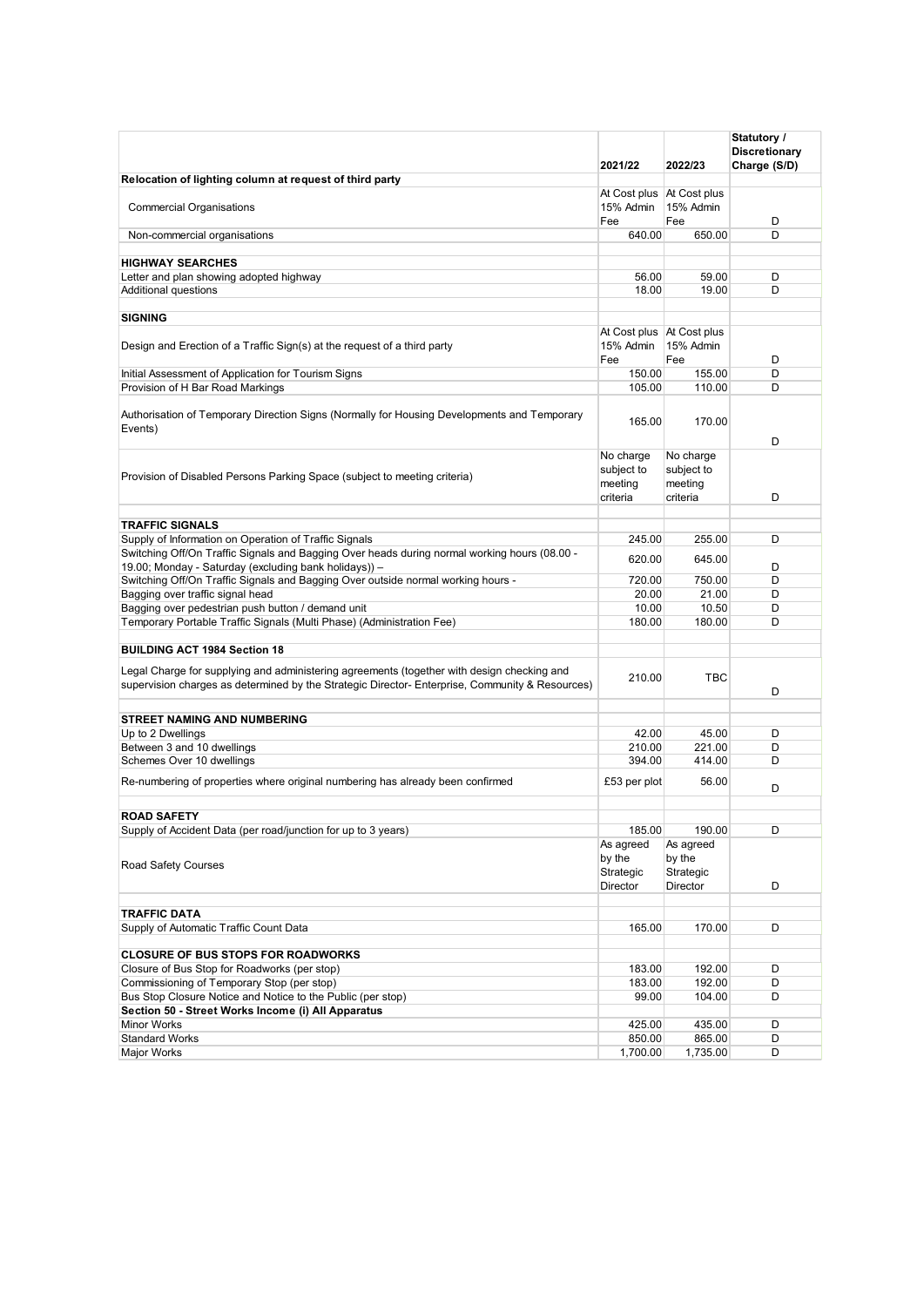|                                                                                                   |           |           | Statutory /          |  |
|---------------------------------------------------------------------------------------------------|-----------|-----------|----------------------|--|
|                                                                                                   |           |           | <b>Discretionary</b> |  |
|                                                                                                   | 2021/22   | 2022/23   | Charge (S/D)         |  |
| <b>Miscellaneous</b>                                                                              |           |           |                      |  |
| Supply Photocopy of the Following:                                                                |           |           |                      |  |
| Building Regulation Approval or Completion Certificate and planning decision notice (max 4 pages) | 31.21     | 31.84     | D                    |  |
| Any Other Chargeable Documents                                                                    | 41.62     | 42.45     | D                    |  |
| Assistance from Council Staff to Extract, Interpret or Describe this Material                     | 31.21     | 31.84     | D                    |  |
| A4 Aerial Photograph                                                                              | As A4 Doc | As A4 Doc | D                    |  |
| Copy of tree preservation order                                                                   | As A4 Doc | As A4 Doc | D                    |  |
| Copy of Consultant Report                                                                         | 72.83     | 74.28     | D                    |  |
| Copy of larger format plans                                                                       | 16.65     | 16.98     | D                    |  |
| <b>Map Production:</b>                                                                            |           | 0.00      |                      |  |
| Admin Charge - inclusive of copying of first sheet.                                               | 15.61     | 15.92     | D                    |  |
| A4-per subsequent sheet.                                                                          | 0.72      | 0.74      | D                    |  |
| A3 - per subsequent sheet                                                                         | 1.04      | 1.06      | D                    |  |
| A2-per subsequent sheet                                                                           | 1.76      | 1.80      | D                    |  |
| A1 - per subsequent sheet                                                                         | 6.92      | 7.05      | D                    |  |
| A0 - per subsequent sheet                                                                         | 11.08     | 11.30     | D                    |  |
| Price per Copy (Colour)                                                                           |           | 0.00      |                      |  |
| A4-per subsequent sheet.                                                                          | 1.76      | 1.80      | D                    |  |
| A3 - per subsequent sheet                                                                         | 2.28      | 2.33      | D                    |  |
| A2-per subsequent sheet                                                                           | 3.85      | 3.92      | D                    |  |
| A1 - per subsequent sheet                                                                         | 13.21     | 13.47     | D                    |  |
| A0 - per subsequent sheet                                                                         | 21.53     | 21.96     | D                    |  |
| Price Per Disc - CD-R                                                                             | 60.34     | 61.55     | D                    |  |
| Price Per Disc - DVD-R                                                                            | 75.43     | 76.94     | D                    |  |
| Assistance from Council Staff to Extract, Interpret or Describe Material                          | 114.44    | 116.73    | D                    |  |
| Flat Rate to be Added for Access to OS Data                                                       | 17.69     | 18.04     | D                    |  |
| Weekly List of Planning Applications to Non-Public Authority Applicants for One Year              | 369.34    | 376.73    | D                    |  |
| Provision of Non-Statutory Info. - Per Question (Estate Agents etc.)                              | 48.90     | 49.88     | D                    |  |
| Provision of Non-Statutory Info. - Per Question Reporting Conditions Compliance                   | 74.91     | 76.41     | D                    |  |
| Provision of Non-Statutory Info. - Per Question (Estate Agents etc.)                              | 48.90     | 49.88     | D                    |  |
| Provision of Non-Statutory Info. - Per Question Reporting Conditions Compliance                   | 74.91     | 76.41     | D                    |  |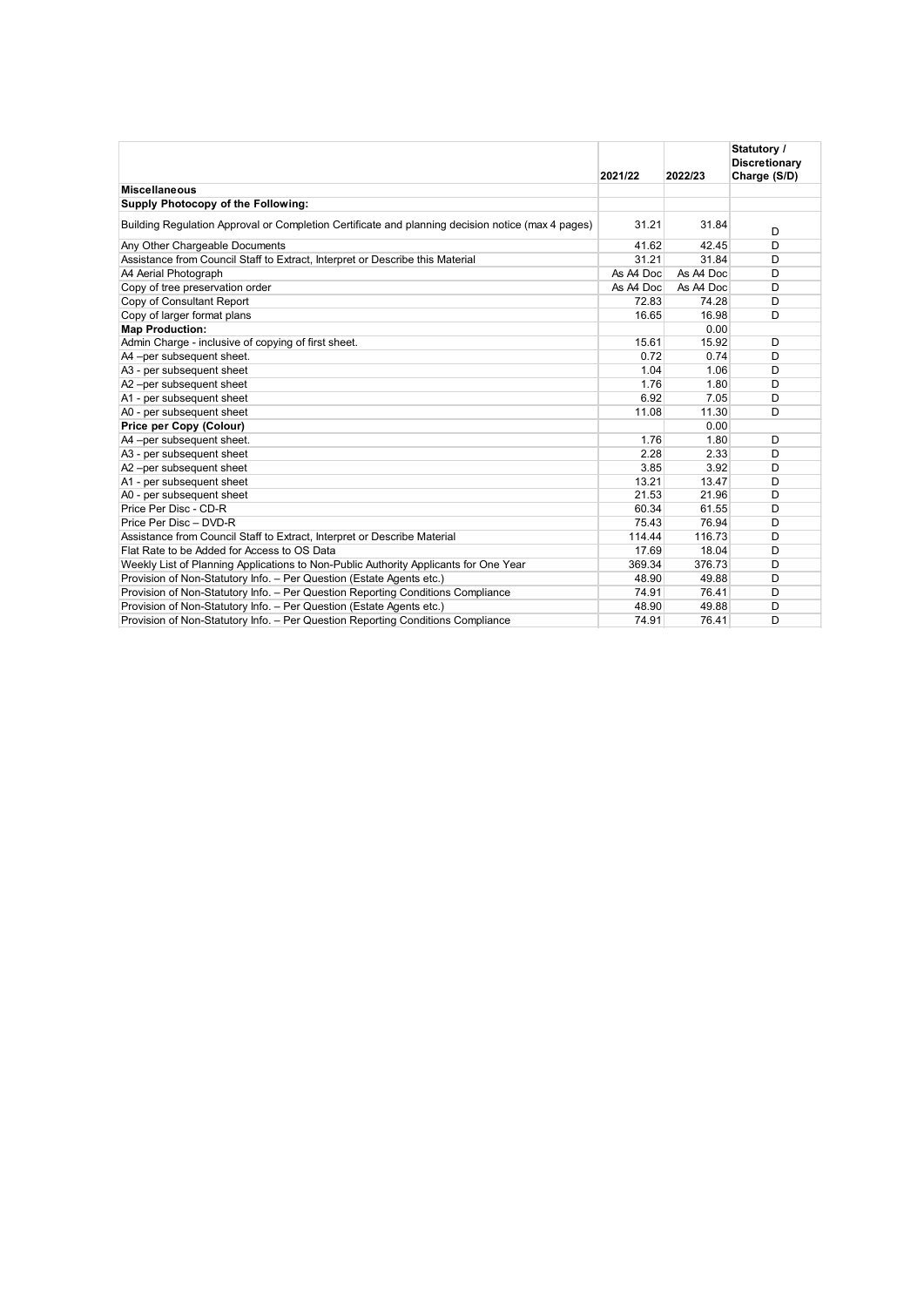#### **PRE APPLICATION PLANNING FEE SCHEDULE Charges for pre application are applied prior to planning requests being submitted to the Council. Planning application fees are set nationally.**

| <b>Development Category</b>                                                           | Charging Rates 2022/23                                                                                                                                                                                                                                                                                                                                                             |
|---------------------------------------------------------------------------------------|------------------------------------------------------------------------------------------------------------------------------------------------------------------------------------------------------------------------------------------------------------------------------------------------------------------------------------------------------------------------------------|
|                                                                                       |                                                                                                                                                                                                                                                                                                                                                                                    |
| <b>Category A - Householder</b><br><b>Development</b>                                 | £130 – unaccompanied visit and formal response to<br>$\bullet$<br>request. Meetings can be arranged by agreement with<br>the Case Officer at a cost of £100 per hour per Officer.                                                                                                                                                                                                  |
| <b>Category B - Minor</b><br><b>Development</b><br>See also notes:<br>(1), (2)        | £310 to cover one unaccompanied site visit and formal<br>$\bullet$<br>response to request. Meetings can be arranged by<br>agreement with the Case Officer at a cost of £100 per<br>hour per Officer.<br>Hourly rate thereafter - This could involve officers from<br>$\bullet$<br>various Departments including e.g Environmental Health,<br>Legal, Highways, Open Spaces etc.     |
| Category C - Intermediate<br><b>Development</b><br>See also notes:<br>(1), (2),       | £620 to cover one site visit, formal response to request<br>$\bullet$<br>and one meeting.<br>Hourly rate thereafter - This could involve officers from<br>$\bullet$<br>various Departments including e.g Environmental Health,<br>Legal, Highways, Open Spaces etc.                                                                                                                |
| <b>Category D - Small Scale</b><br><b>Development</b><br>See also notes:<br>(1), (2), | £1500 to cover one site visit, formal response to request<br>$\bullet$<br>and up to two meetings.<br>Hourly rate thereafter - This could involve officers from<br>$\bullet$<br>various Departments including e.g Environmental Health,<br>Legal, Highways, Open Spaces etc.                                                                                                        |
| Category E - Significant<br><b>Development</b><br>See also notes:<br>(1), (2),        | £2500 to cover one site visit, formal response to request<br>$\bullet$<br>and up to two meetings.<br>Hourly rate thereafter - This could involve officers from<br>various Departments including e.g Environmental Health,<br>Legal, Highways, Open Spaces etc.                                                                                                                     |
| <b>Category F - Large Scale</b><br><b>Development</b><br>See also notes:<br>(1), (2), | £3000 for schemes of 50 houses plus an additional fee<br>$\bullet$<br>of £100 per house over 50 houses to a maximum fee of<br>£30000. Fee covers one site visit, formal response to<br>request and up to two meetings.<br>Hourly rate thereafter - This could involve officers from<br>various Departments including e.g Environmental Health,<br>Legal, Highways, Open Spaces etc |

Notes:

(1) Current hourly rate is £100 per hour for all Officers.

Householder (Category A) meetings and Minor Development (Category B) meetings, where requested, are with the Case Officer. Additional officers at hourly rate.

Meetings included in Categories C to F include the Case Officer and a Highways Officer. Additional officers will be charged at an hourly rate.

(2) Green Belt/Conservation Areas/Listed Buildings: Proposals involving one or more of these categories will incur additional fees due to the additional considerations involved. Additional fees for Category A £100, Category B £150, Category C £250, Category D £350, Category E £500, Category F £1000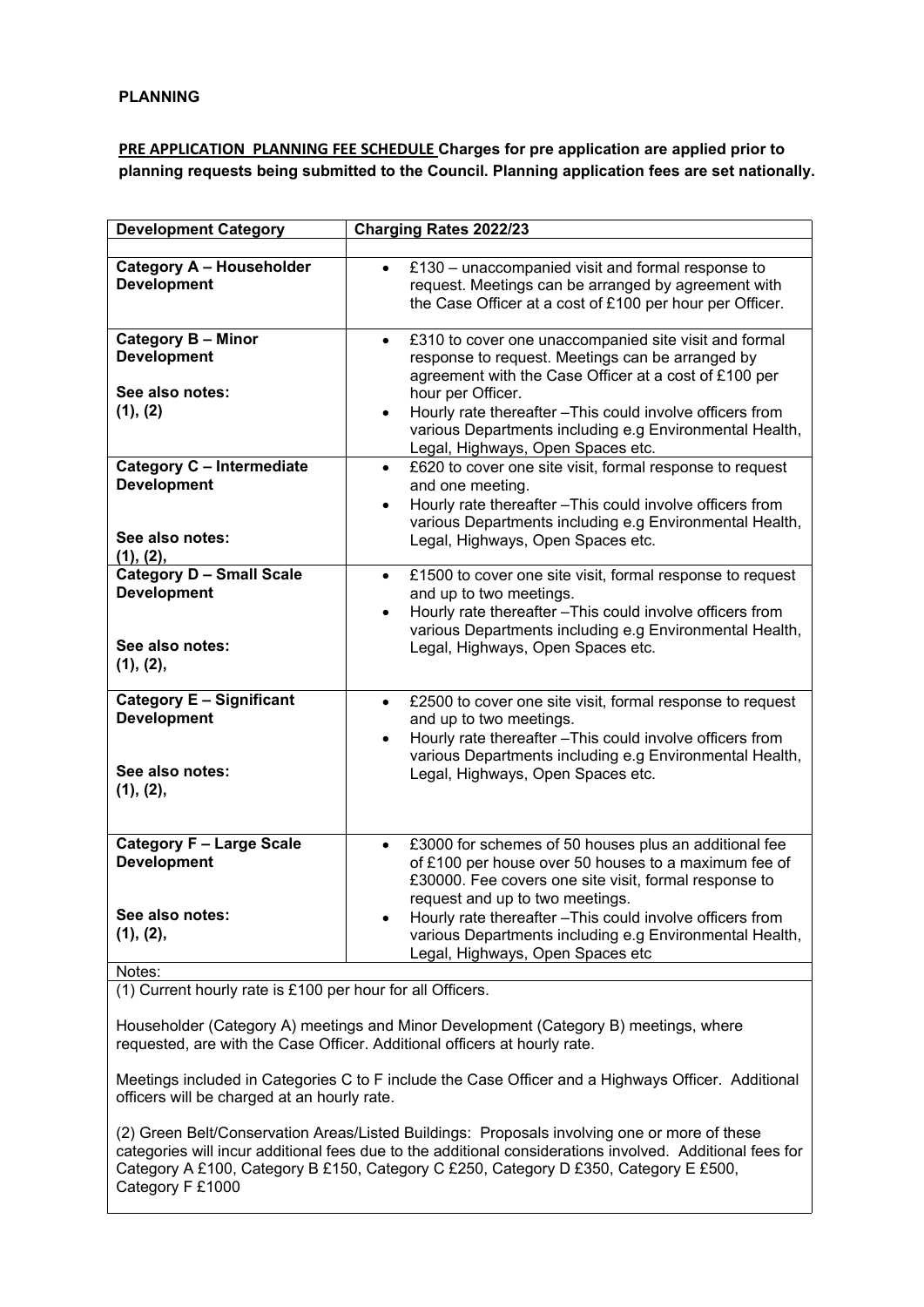# **ADULT SOCIAL CARE**

|                                                                                                                   | 2021-22        | 2022-23                     | Statutory /<br><b>Discretionary</b><br>Charge (S/D) |
|-------------------------------------------------------------------------------------------------------------------|----------------|-----------------------------|-----------------------------------------------------|
| <b>Maximum Charges for Community Based Care</b>                                                                   |                |                             |                                                     |
|                                                                                                                   | Full cost      | Full cost                   |                                                     |
|                                                                                                                   | recovery as    | recovery as                 |                                                     |
| Domiciliary Care (per hour) – Note – Full cost recovery applies if above threshold level                          | per charge     | per charge                  |                                                     |
|                                                                                                                   | by care        | by care                     |                                                     |
|                                                                                                                   | provider       | provider                    | S                                                   |
|                                                                                                                   | Full cost      | Full cost                   |                                                     |
|                                                                                                                   | recovery as    | recovery as                 |                                                     |
| Residential Care – Note – Full cost recovery applies if above threshold level                                     | per charge     | per charge                  |                                                     |
|                                                                                                                   | by care        | by care                     |                                                     |
|                                                                                                                   | provider       | provider                    | S                                                   |
| Day Care (per session)                                                                                            | 17.40          | 17.75                       | D                                                   |
| Family Placement (per session)                                                                                    | 17.40          | 17.75                       | D                                                   |
| Naughton Fields and Barkla Fields Support Charge (per week)                                                       | 14.25          | 14.55                       | D                                                   |
| <b>Key Safe</b>                                                                                                   | 58.30          | 59.50                       | D                                                   |
| Transport (per journey)                                                                                           | 3.25           | 3.35                        | D                                                   |
| <b>Meals in the Community</b>                                                                                     |                |                             |                                                     |
| <b>Family Placement Breakfast</b>                                                                                 | 2.20           | 2.25                        | D                                                   |
| Family Placement Lunch                                                                                            | 2.65           | 2.70                        | D                                                   |
| Family Placement Tea                                                                                              | 2.50           | 2.55                        | D                                                   |
| Meals - Delivered to People in Their Own Homes                                                                    | 4.20           | 4.30                        | D                                                   |
| Meals - Tea Time Pack Delivered to People in Their Own Home                                                       | 2.95           | 3.00                        | D                                                   |
| <b>Charges Community Based Services</b>                                                                           |                |                             |                                                     |
|                                                                                                                   |                |                             | D                                                   |
| Pitch Charges (weekly) Riverview Gypsy Site 21 pitches @<br>Pitch Charges (weekly) Riverview Gypsy Site 1 pitch @ | 63.10<br>73.95 | 65.60                       |                                                     |
| Water & Sewerage (weekly) - Riverview Gypsy Site                                                                  | 15.40          | 76.90<br>16.00              | D<br>D                                              |
| Combined Pitch and Water/Sewerage Charge - Canalside Traveller Site                                               | 85.00          | 88.40                       | D                                                   |
| Pitch Charges (daily) - Transit Site                                                                              | 14.10          | 14.65                       | D                                                   |
|                                                                                                                   |                |                             |                                                     |
| <b>Charges to Other Local Authorities</b>                                                                         |                |                             |                                                     |
| Older People in Residential Intermediate Care (per week)                                                          | 727.50         | 742.05                      | D                                                   |
| Adults in Supported Accommodation (per week) Bredon                                                               | 630.50         | 643.10                      | D                                                   |
| Day Care - Older People (per session)                                                                             | 50.35          | 51.35                       | D                                                   |
| Day Care - Adults with Learning Disability (per session)                                                          | 89.35          | 91.15                       | D                                                   |
| Day Care - Adults with Physical/Sensory Disability (per session)                                                  | 103.50         | 105.55                      | D                                                   |
|                                                                                                                   |                |                             |                                                     |
| Appointee/Deputyship Charges*                                                                                     |                |                             |                                                     |
| <b>Securing Property</b>                                                                                          | 110.00         | 110.00                      | D                                                   |
| Continuous Monitoring of Property (when property holder is unable - cost per hour)                                | 27.50          | 27.50                       | D                                                   |
| Storage of Wills (annual cost)                                                                                    | 27.50          | 27.50                       | D                                                   |
| Property Searches, Meter Readings etc (cost per hour)                                                             | 30.00          | 30.00                       | D                                                   |
| Charging structure for the Appointeeship Service:                                                                 |                |                             |                                                     |
| Appointeeship clients (residential) per annum                                                                     | 380.00         | 380.00                      | D                                                   |
| Appointeeship clients (community based) per annum.                                                                | 624.00         | 625.00                      | D                                                   |
|                                                                                                                   | charged in     | charged in                  |                                                     |
|                                                                                                                   | accordance     | accordance                  |                                                     |
|                                                                                                                   |                | with the fees with the fees |                                                     |
| Deputyship clients                                                                                                | set by the     | set by the                  |                                                     |
|                                                                                                                   |                | Office of the Office of the |                                                     |
|                                                                                                                   | Public         | Public                      |                                                     |
|                                                                                                                   | Guardian       | Guardian                    | S                                                   |
| Duchy of Lancaster Referrals (where people have died intestate)                                                   | Actual cost    | Actual cost                 | S                                                   |
| Applications to the Court of Protection                                                                           | Actual cost    | Actual cost                 | S                                                   |
| Administration charge following a client leaving the Appointeeship service.                                       | 300.00         | 300.00                      | D                                                   |
| <b>Funeral Arrangements</b>                                                                                       | 360.00         | 360.00                      | D                                                   |
| Same day payment of personal allowances                                                                           | 5.00           | 5.00                        | D                                                   |
|                                                                                                                   |                |                             |                                                     |
| <b>Community Wardens/Lifeline Charges</b>                                                                         |                |                             |                                                     |
| Single Occupancy - per person charge                                                                              |                |                             |                                                     |
| Level 1 Call centre monitoring plus community warden reactive response. (Assessment and                           |                | 6.60                        |                                                     |
| support plan, review within the first 6 weeks and then 6 monthly, unless further review is indicated.)            | 6.45           |                             | D                                                   |
| Level 2 Call centre monitoring plus reactive callout. Community warden visits up to two weekly,                   |                |                             |                                                     |
| according to assessed need and support planning.                                                                  | 10.40          | 10.60                       | D                                                   |
| Houses of Multiple Occupation                                                                                     | 3.45           | 3.50                        | D                                                   |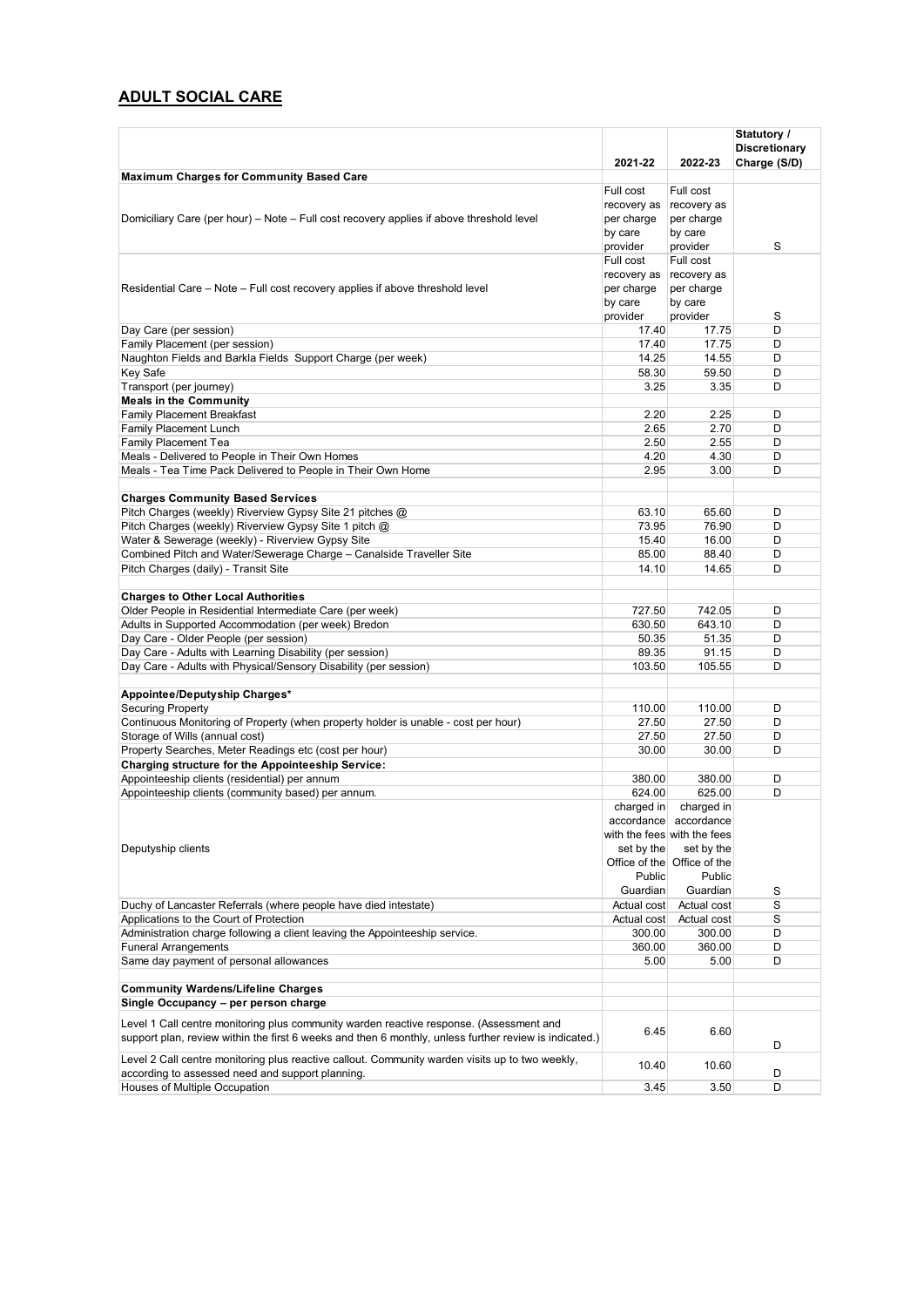|                                                       | 2021-22 | 2022-23 | Statutory /<br><b>Discretionary</b><br>Charge (S/D) |
|-------------------------------------------------------|---------|---------|-----------------------------------------------------|
| <b>Fees for Licensing Residential Park Home Sites</b> |         |         |                                                     |
| New License Application: 1-5 Pitches                  | 520.00  | 530.40  | D                                                   |
| New License Application: 6-15 Pitches                 | 560.00  | 571.20  | D                                                   |
| New License Application: 16-45 Pitches                | 600.00  | 612.00  | D                                                   |
| New License Application: >46 Pitches                  | 640.00  | 652.80  | D                                                   |
| Transfer of Existing License: 1-5 Pitches             | 130.00  | 132.60  | D                                                   |
| Transfer of Existing License: 6-15 Pitches            | 130.00  | 132.60  | D                                                   |
| Transfer of Existing License: 16-45 Pitches           | 130.00  | 132.60  | D                                                   |
| Transfer of Existing License: >46 Pitches             | 130.00  | 132.60  | D                                                   |
| Application to vary a Site License: 1-5 Pitches       | 215.00  | 219.30  | D                                                   |
| Application to vary a Site License: 6-15 Pitches      | 270.00  | 275.40  | D                                                   |
| Application to vary a Site License: 16-45 Pitches     | 320.00  | 326.40  | D                                                   |
| Application to vary a Site License: >46 Pitches       | 375.00  | 382.50  | D                                                   |
| Annual License Fee: 1-5 Pitches                       | 85.00   | 86.70   | D                                                   |
| Annual License Fee: 6-15 Pitches                      | 110.00  | 112.20  | D                                                   |
| Annual License Fee: 16-45 Pitches                     | 170.00  | 173.40  | D                                                   |
| Annual License Fee: >46 Pitches                       | 335.00  | 341.70  | D                                                   |
| Deposit of Site Rules: 1-5 Pitches                    | 32.25   | 32.90   | D                                                   |
| Deposit of Site Rules: 6-15 Pitches                   | 32.25   | 32.90   | D                                                   |
| Deposit of Site Rules: 16-45 Pitches                  | 32.25   | 32.90   | D                                                   |
| Deposit of Site Rules: >46 Pitches                    | 32.25   | 32.90   | D                                                   |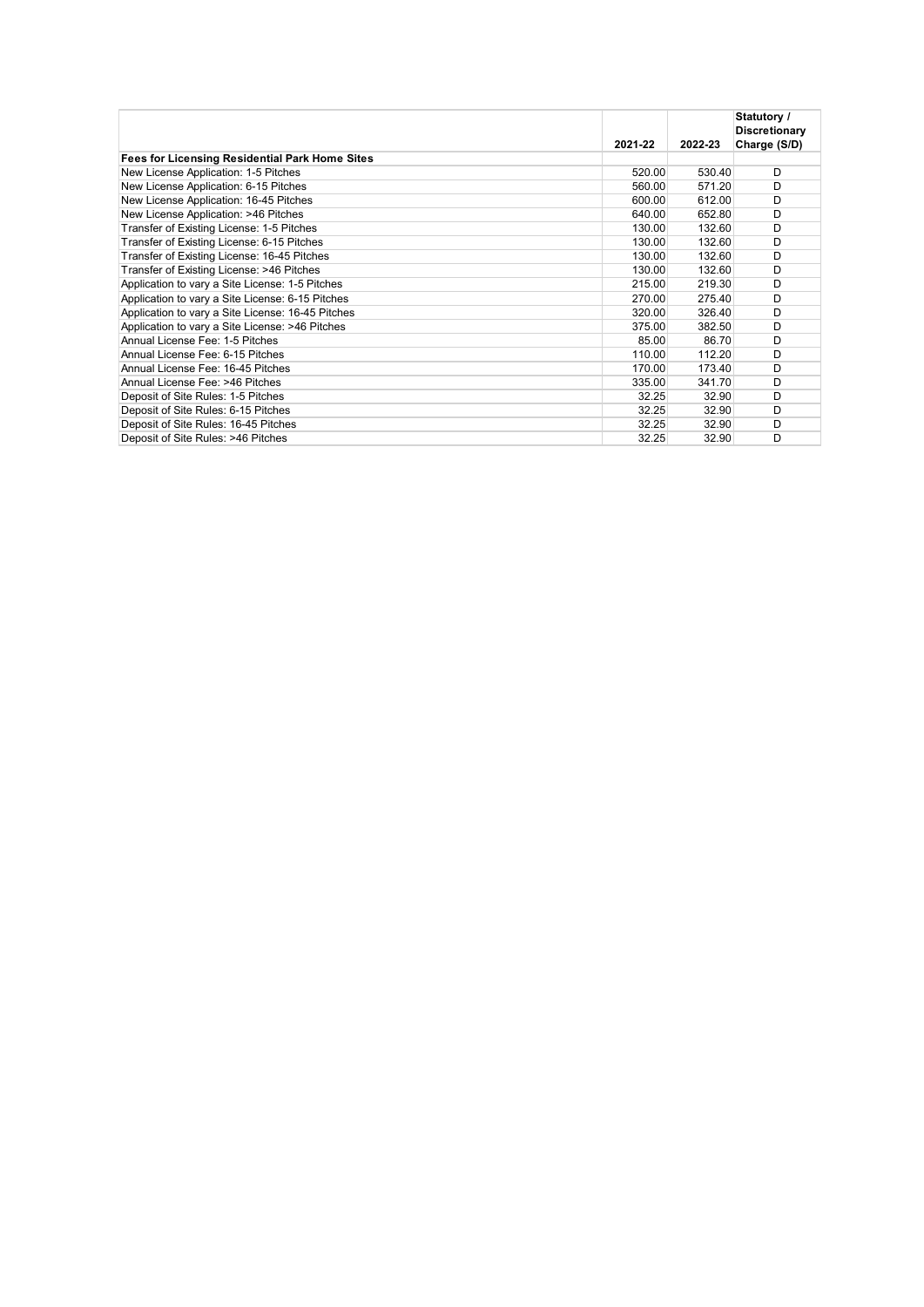# **CHILDREN'S SOCIAL CARE**

|                                                 |         |         | Statutory /<br><b>Discretionary</b> |
|-------------------------------------------------|---------|---------|-------------------------------------|
|                                                 | 2021/22 | 2022/23 | Charge (S/D)                        |
| <b>Halton Lodge Children's Centre</b>           |         |         |                                     |
| Meeting Room - Voluntary Group Hourly Rate      | 7.20    | 7.30    | D                                   |
| Meeting Room - Voluntary Group Daily Rate       | 38.40   | 39.20   | D                                   |
| Meeting Room - Private Group Hourly Rate        | 9.30    | 9.50    | D                                   |
| Meeting Room - Private Group Daily Rate         | 53.50   | 54.60   | D                                   |
| Training Room 1&2 - Voluntary Group Hourly Rate | 7.20    | 7.30    | D                                   |
| Training Room 1&2- Voluntary Group Daily Rate   | 38.40   | 39.20   | D                                   |
| Training Room 1&2 - Private Group Hourly Rate   | 9.30    | 9.50    | D                                   |
| Training Room 1&2 - Private Group Daily Rate    | 53.50   | 54.60   | D                                   |
| Training Room 1 - Voluntary Group Hourly Rate   | 3.80    | 3.90    | D                                   |
| Training Room 1– Voluntary Group Daily Rate     | 15.80   | 16.10   | D                                   |
| Training Room 1 - Private Group Hourly Rate     | 6.10    | 6.20    | D                                   |
| Training Room 1 - Private Group Daily Rate      | 30.80   | 31.40   | D                                   |
| Training Room 2 - Voluntary Group Hourly Rate   | 3.80    | 3.90    | D                                   |
| Training Room 2- Voluntary Group Daily Rate     | 15.80   | 16.10   | D                                   |
| Training Room 2 - Private Group Hourly Rate     | 6.10    | 6.20    | D                                   |
| Training Room 2 - Private Group Daily Rate      | 30.80   | 31.40   | D                                   |
| Community Room - Voluntary Group Hourly Rate    | 4.90    | 5.00    | D                                   |
| Community Room - Voluntary Group Daily Rate     | 23.30   | 23.80   | D                                   |
| Community Room - Private Group Hourly Rate      | 7.70    | 7.90    | D                                   |
| Community Room - Private Group Daily Rate       | 42.70   | 43.60   | D                                   |
| Quiet Room - Voluntary Group Hourly Rate        | 2.80    | 2.90    | D                                   |
| Quiet Room - Voluntary Group Daily Rate         | 10.90   | 11.10   | D                                   |
| Quiet Room - Private Group Hourly Rate          | 5.60    | 5.70    | D                                   |
| Quiet Room - Private Group Daily Rate           | 27.20   | 27.70   | D                                   |
|                                                 |         |         |                                     |
| <b>Halton Brook Children's Centre</b>           |         |         |                                     |
| Meeting Room - Voluntary Group Hourly Rate      | 7.20    | 7.30    | D                                   |
| Meeting Room - Voluntary Group Daily Rate       | 38.40   | 39.20   | D                                   |
| Meeting Room - Private Group Hourly Rate        | 9.30    | 9.50    | D                                   |
| Meeting Room - Private Group Daily Rate         | 53.50   | 54.60   | D                                   |
|                                                 |         |         |                                     |
| Windmill Hill Children's Centre                 |         |         |                                     |
| Play Room - Voluntary Group Hourly Rate         | 9.30    | 9.50    | D                                   |
| Play Room - Voluntary Group Daily Rate          | 53.50   | 54.60   | D                                   |
| Play Room - Private Group Hourly Rate           | 11.50   | 11.70   | D                                   |
| Play Room - Private Group Daily Rate            | 68.60   | 70.00   | D                                   |
| Training Room - Voluntary Group Hourly Rate     | 7.20    | 7.30    | D                                   |
| Training Room - Voluntary Group Daily Rate      | 38.40   | 39.20   | D                                   |
| Training Room - Private Group Hourly Rate       | 9.30    | 9.50    | D                                   |
| Training Room - Private Group Daily Rate        | 53.50   | 54.60   | D                                   |
| Family Room - Voluntary Group Hourly Rate       | 4.90    | 5.00    | D                                   |
| Family Room - Voluntary Group Daily Rate        | 23.30   | 23.80   | D                                   |
| Family Room - Private Group Hourly Rate         | 7.70    | 7.90    | D                                   |
| Family Room - Private Group Daily Rate          | 42.70   | 43.60   | D                                   |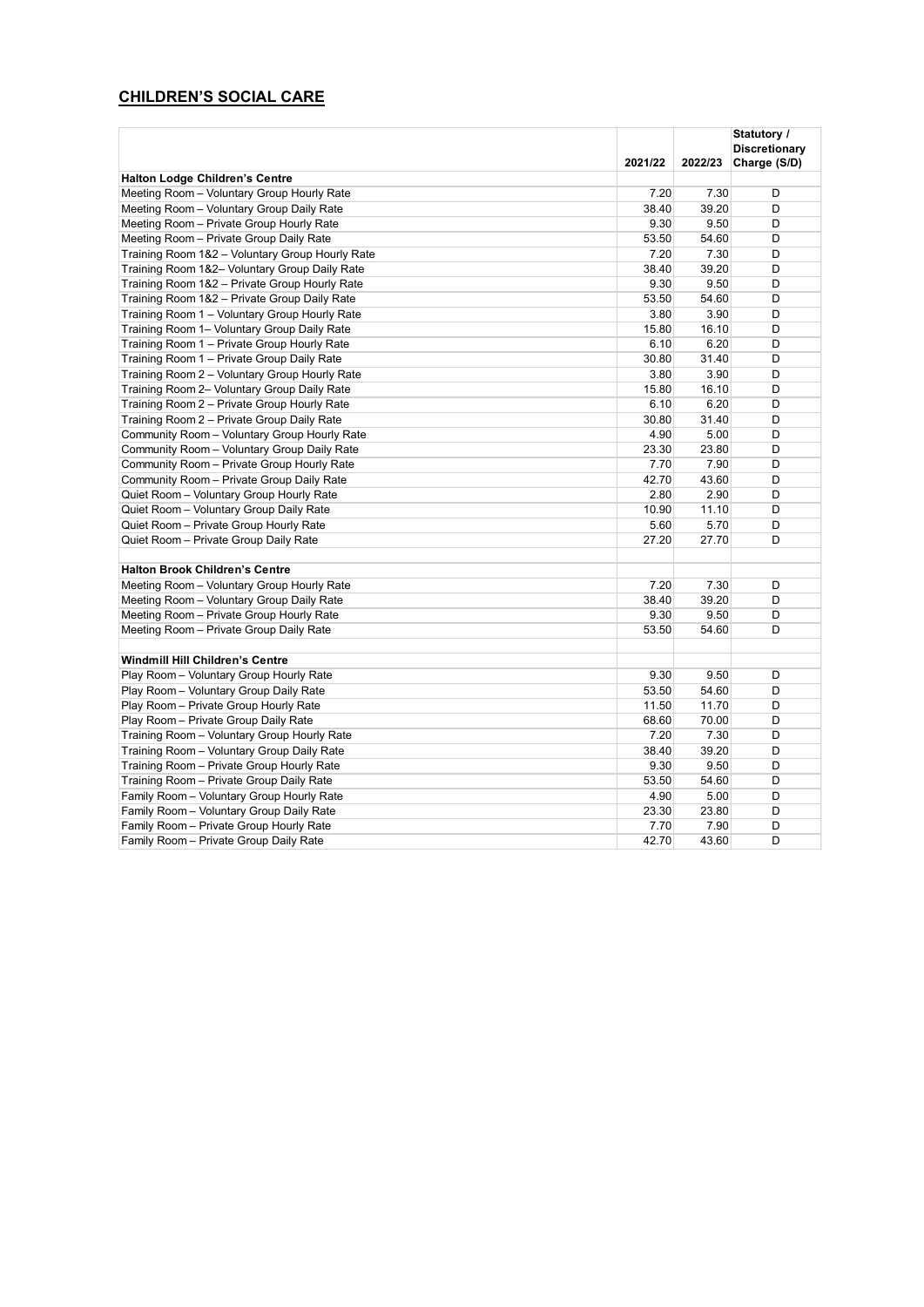|                                                       |         |         | Statutory /          |
|-------------------------------------------------------|---------|---------|----------------------|
|                                                       |         |         | <b>Discretionary</b> |
|                                                       | 2021/22 | 2022/23 | Charge (S/D)         |
| <b>Brookvale Children's Centre</b>                    |         |         |                      |
| Woodhatch Room - Voluntary Group Hourly Rate          | 9.30    | 9.50    | D                    |
| Woodhatch Room - Voluntary Group Daily Rate           | 53.50   | 54.60   | D                    |
| Woodhatch Room - Private Group Hourly Rate            | 11.50   | 11.70   | D                    |
| Woodhatch Room - Private Group Daily Rate             | 68.60   | 70.00   | D                    |
| Wellbrook Room - Voluntary Group Hourly Rate          | 7.20    | 7.30    | D                    |
| Wellbrook Room - Voluntary Group Daily Rate           | 38.40   | 39.20   | D                    |
| Wellbrook Room - Private Group Hourly Rate            | 9.30    | 9.50    | D                    |
| Wellbrook Room - Private Group Daily Rate             | 53.50   | 54.60   | D                    |
| Helston Room - Voluntary Group Hourly Rate            | 5.60    | 5.70    | D                    |
| Helston Room - Voluntary Group Daily Rate             | 27.20   | 27.70   | D                    |
| Helston Room - Private Group Hourly Rate              | 7.70    | 7.90    | D                    |
| Helston Room - Private Group Daily Rate               | 42.70   | 43.60   | D                    |
| Kilncroft Room - Voluntary Group Hourly Rate          | 4.30    | 4.40    | D                    |
| Kilncroft Room - Voluntary Group Daily Rate           | 19.50   | 19.90   | D                    |
| Kilncroft Room - Private Group Hourly Rate            | 6.70    | 6.80    | D                    |
| Kilncroft Room - Private Group Daily Rate             | 34.50   | 35.20   | D                    |
| Portleven Room - Voluntary Group Hourly Rate          | 4.30    | 4.40    | D                    |
| Portleven Room - Voluntary Group Daily Rate           | 19.50   | 19.90   | D                    |
| Portleven Room - Private Group Hourly Rate            | 6.70    | 6.80    | D                    |
| Portleven Room - Private Group Daily Rate             | 34.50   | 35.20   | D                    |
| Clovelly Room - Voluntary Group Hourly Rate           | 4.30    | 4.40    | D                    |
| Clovelly Room - Voluntary Group Daily Rate            | 19.50   | 19.90   | D                    |
| Clovelly Room - Private Group Hourly Rate             | 6.70    | 6.80    | D                    |
| Clovelly Room - Private Group Daily Rate              | 34.50   | 35.20   | D                    |
| Hanover Full Room - Voluntary Group Hourly Rate       | 9.30    | 9.50    | D                    |
| Hanover Full Room - Voluntary Group Daily Rate        | 53.50   | 54.60   | D                    |
| Hanover Full Room - Private Group Hourly Rate         | 11.50   | 11.70   | D                    |
| Hanover Full Room - Private Group Daily Rate          | 68.60   | 70.00   | D                    |
| Hanover Half Room - Voluntary Group Hourly Rate       | 4.60    | 4.70    | D                    |
| Hanover Half Room - Voluntary Group Daily Rate        | 26.90   | 27.40   | D                    |
| Hanover Half Room - Private Group Hourly Rate         | 7.20    | 7.30    | D                    |
| Hanover Half Room - Private Group Daily Rate          | 34.10   | 34.80   | D                    |
|                                                       |         |         |                      |
| <b>Ditton Library</b>                                 |         |         |                      |
| Community Room & Kitchen- Voluntary Group Hourly Rate | 9.30    | 9.50    | D                    |
| Community Room & Kitchen - Voluntary Group Daily Rate | 53.50   | 54.60   | D                    |
| Community Room & Kitchen - Private Group Hourly Rate  | 11.50   | 11.70   | D                    |
| Community Room & Kitchen - Private Group Daily Rate   | 68.60   | 70.00   | D                    |
| Quiet Room - Voluntary Group Hourly Rate              | 3.30    | 3.40    | D                    |
| Quiet Room - Voluntary Group Daily Rate               | 12.00   | 12.20   | D                    |
| Quiet Room - Private Group Hourly Rate                | 5.70    | 5.80    | D                    |
| Quiet Room - Private Group Daily Rate                 | 27.20   | 27.70   | D                    |
| Play Room - Voluntary Group Hourly Rate               | 5.70    | 5.80    | D                    |
| Play Room - Voluntary Group Daily Rate                | 27.20   | 27.70   | D                    |
| Play Room - Private Group Hourly Rate                 | 7.70    | 7.90    | D                    |
| Play Room - Private Group Daily Rate                  | 42.10   | 42.90   | D                    |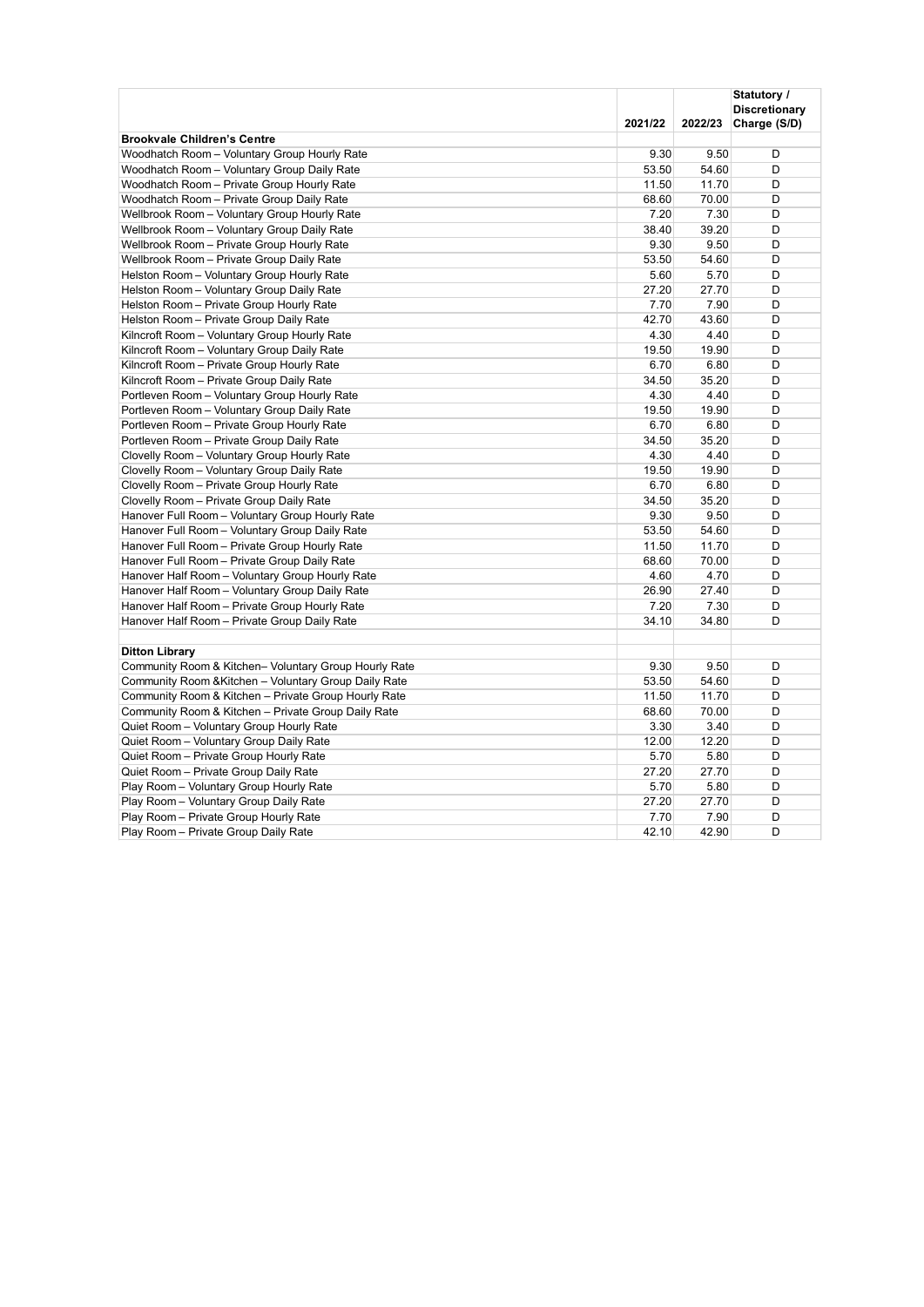|                                                                                                   |               |               | Statutory /                          |
|---------------------------------------------------------------------------------------------------|---------------|---------------|--------------------------------------|
|                                                                                                   | 2021/22       | 2022/23       | <b>Discretionary</b><br>Charge (S/D) |
| <b>Ditton Children's Centre</b>                                                                   |               |               |                                      |
| Conference Room - Voluntary Group Hourly Rate                                                     | 7.20          | 7.30          | D                                    |
| Conference Room - Voluntary Group Daily Rate                                                      | 38.40         | 39.20         | D                                    |
| Conference Room - Private Group Hourly Rate                                                       | 9.30          | 9.50          | D                                    |
| Conference Room - Private Group Daily Rate                                                        | 53.50         | 54.60         | D                                    |
| Community Room - Voluntary Group Hourly Rate                                                      | 5.60          | 5.70          | D                                    |
| Community Room - Voluntary Group Daily Rate                                                       | 27.20         | 27.70         | D                                    |
| Community Room - Private Group Hourly Rate                                                        | 7.70          | 7.90          | D                                    |
| Community Room - Private Group Daily Rate                                                         | 42.10         | 42.90         | D                                    |
| Quiet Room - Voluntary Group Hourly Rate                                                          | 3.30          | 3.40          | D                                    |
| Quiet Room - Voluntary Group Daily Rate                                                           | 12.00         | 12.20         | D                                    |
| Quiet Room - Private Group Hourly Rate                                                            | 5.70          | 5.80          | D                                    |
| Quiet Room - Private Group Daily Rate                                                             | 27.20         | 27.70         | D                                    |
| <b>Upton Children's Centre</b>                                                                    |               |               |                                      |
| Meeting Room - Voluntary Group Hourly Rate                                                        | 5.50          | 5.60          | D                                    |
| Meeting Room - Voluntary Group Daily Rate                                                         | 26.60         | 27.10         | D                                    |
| Meeting Room - Private Group Hourly Rate                                                          | 7.50          | 7.70          | D                                    |
| Meeting Room - Private Group Daily Rate                                                           | 41.20         | 42.00         | D                                    |
| Play Room - Voluntary Group Hourly Rate                                                           | 7.00          | 7.10          | D                                    |
| Play Room - Voluntary Group Daily Rate                                                            | 37.60         | 38.40         | D                                    |
| Play Room - Private Group Hourly Rate                                                             | 9.10          | 9.30          | D                                    |
| Play Room - Private Group Daily Rate                                                              | 52.40         | 53.40         | D                                    |
| <b>Warrington Road Children's Centre</b>                                                          |               |               |                                      |
| Buttercup Room - Voluntary Group Hourly Rate                                                      | 9.30          | 9.50          | D                                    |
| Buttercup Room - Voluntary Group Daily Rate                                                       | 53.50         | 54.60         | D                                    |
| Buttercup Room - Private Group Hourly Rate                                                        | 11.50         | 11.70         | D                                    |
| Buttercup Room - Private Group Daily Rate                                                         | 68.60         | 70.00         | D                                    |
| Daisy Room - Voluntary Group Hourly Rate                                                          | 5.70          | 5.80          | D                                    |
| Daisy Room - Voluntary Group Daily Rate                                                           | 27.20         | 27.70         | D                                    |
| Daisy Room - Private Group Hourly Rate                                                            | 7.70          | 7.90          | D                                    |
| Daisy Room - Private Group Daily Rate                                                             | 42.10         | 42.90         | D                                    |
| Daffodil Room - Voluntary Group Hourly Rate                                                       | 5.70          | 5.80          | D                                    |
| Daffodil Room - Voluntary Group Daily Rate                                                        | 27.20         | 27.70         | D                                    |
| Daffodil Room - Private Group Hourly Rate                                                         | 7.70<br>42.10 | 7.90<br>42.90 | D<br>D                               |
| Daffodil Room - Private Group Daily Rate<br>Daisy and Daffodil Room - Voluntary Group Hourly Rate | 9.30          | 9.50          | D                                    |
| Daisy and Daffodil Room - Voluntary Group Daily Rate                                              | 53.50         | 54.60         | D                                    |
| Daisy and Daffodil Room - Private Group Hourly Rate                                               | 11.50         | 11.70         | D                                    |
| Daisy and Daffodil Room - Private Group Daily Rate                                                | 68.60         | 70.00         | D                                    |
| Kitchen - Voluntary Group Hourly Rate                                                             | 9.30          | 9.50          | D                                    |
| Kitchen - Voluntary Group Daily Rate                                                              | 53.50         | 54.60         | D                                    |
| Kitchen - Private Group Hourly Rate                                                               | 11.50         | 11.70         | D                                    |
| Kitchen – Private Group Daily Rate                                                                | 68.60         | 70.00         | D                                    |
| Poppy Room - Voluntary Group Hourly Rate                                                          | 3.30          | 3.40          | D                                    |
| Poppy Room - Voluntary Group Daily Rate                                                           | 12.00         | 12.20         | D                                    |
| Poppy Room - Private Group Hourly Rate                                                            | 5.70          | 5.80          | D                                    |
| Poppy Room - Private Group Daily Rate                                                             | 27.20         | 27.70         | D                                    |
|                                                                                                   |               |               |                                      |
| Kingsway Children's Centre                                                                        |               |               |                                      |
| Community Room - Voluntary Group Hourly Rate                                                      | 9.30          | 9.50          | D                                    |
| Community Room - Voluntary Group Daily Rate                                                       | 53.50         | 54.60         | D                                    |
| Community Room - Private Group Hourly Rate<br>Community Room - Private Group Daily Rate           | 11.50         | 11.70         | D                                    |
| Quiet Room - Voluntary Group Hourly Rate                                                          | 68.60<br>3.30 | 70.00<br>3.40 | D<br>D                               |
| Quiet Room - Voluntary Group Daily Rate                                                           | 12.00         | 12.20         | D                                    |
| Quiet Room - Private Group Hourly Rate                                                            | 5.70          | 5.80          | D                                    |
| Quiet Room - Private Group Daily Rate                                                             | 27.20         | 27.70         | D                                    |
| Meeting Room - Voluntary Group Hourly Rate                                                        | 4.30          | 4.40          | D                                    |
| Meeting Room - Voluntary Group Daily Rate                                                         | 19.50         | 19.90         | D                                    |
| Meeting Room - Private Group Hourly Rate                                                          | 6.70          | 6.80          | D                                    |
| Meeting Room - Private Group Daily Rate                                                           | 34.50         | 35.20         | D                                    |
| For All Above - Equipment HireTV, OHP, Projector, DVD Player available at an hourly rate of £2.75 |               |               |                                      |
| each                                                                                              |               |               |                                      |
| For All Above - 25% discount on all block bookings over 10 sessions                               |               |               |                                      |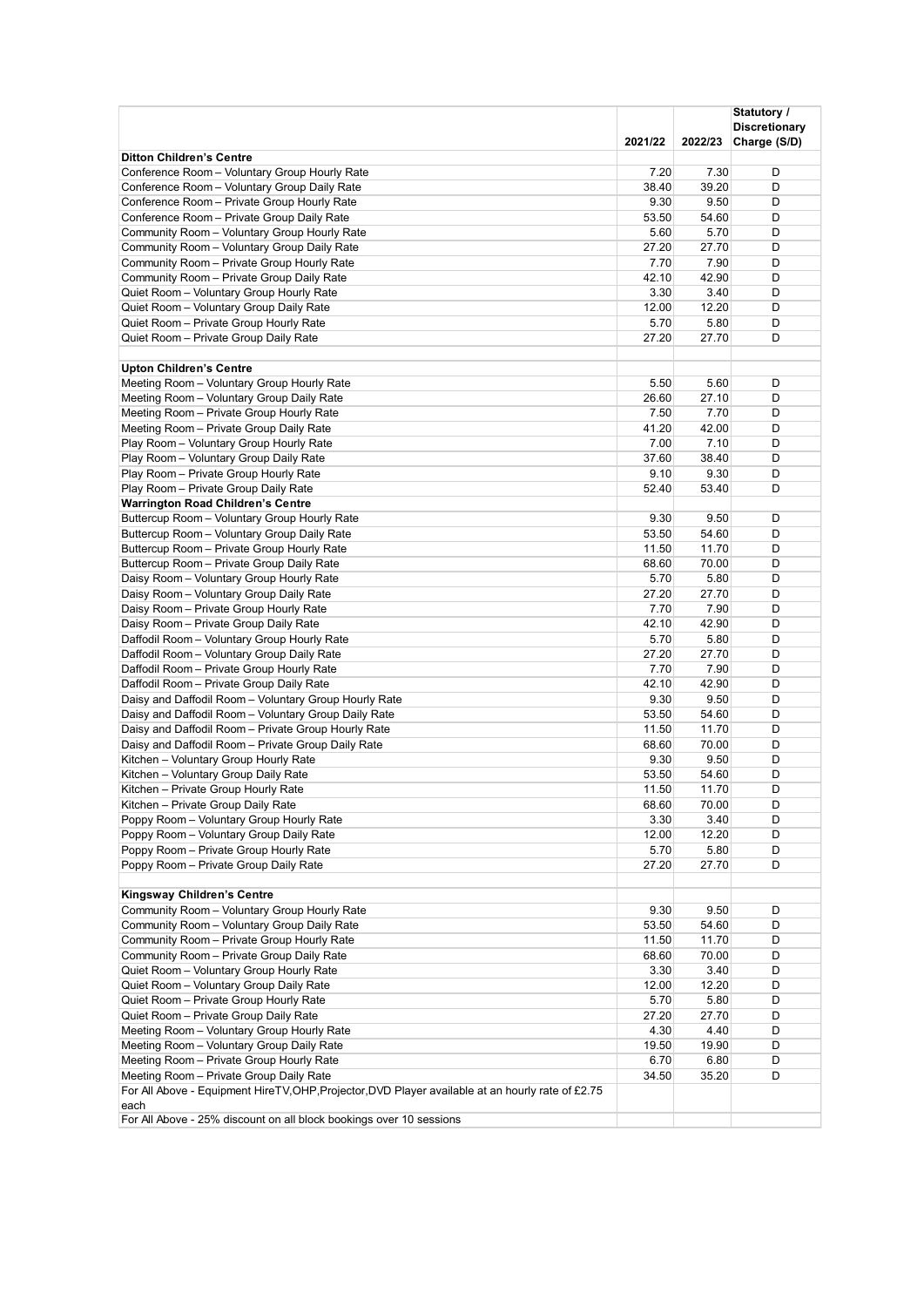|                                               | 2021/22 | 2022/23 | Statutory /<br><b>Discretionary</b><br>Charge (S/D) |
|-----------------------------------------------|---------|---------|-----------------------------------------------------|
| <b>Early Years Day Care Parental Fees</b>     |         |         |                                                     |
| <b>Warrington Road Bambini Daycare Centre</b> |         |         |                                                     |
| Full Day 8am - 6pm                            | 40.50   | 41.30   | D                                                   |
| Morning 8am - 1pm                             | 26.75   | 27.25   | D                                                   |
| Afternoon 1pm - 6pm                           | 25.75   | 26.25   | D                                                   |
|                                               |         |         |                                                     |
| <b>Ditton Early Years Centre</b>              |         |         |                                                     |
| Full Day 8am - 6pm                            | 40.50   | 41.30   | D                                                   |
| Morning 8am - 1pm                             | 26.75   | 27.25   | D                                                   |
| Afternoon 1pm - 6pm                           | 25.75   | 26.25   | D                                                   |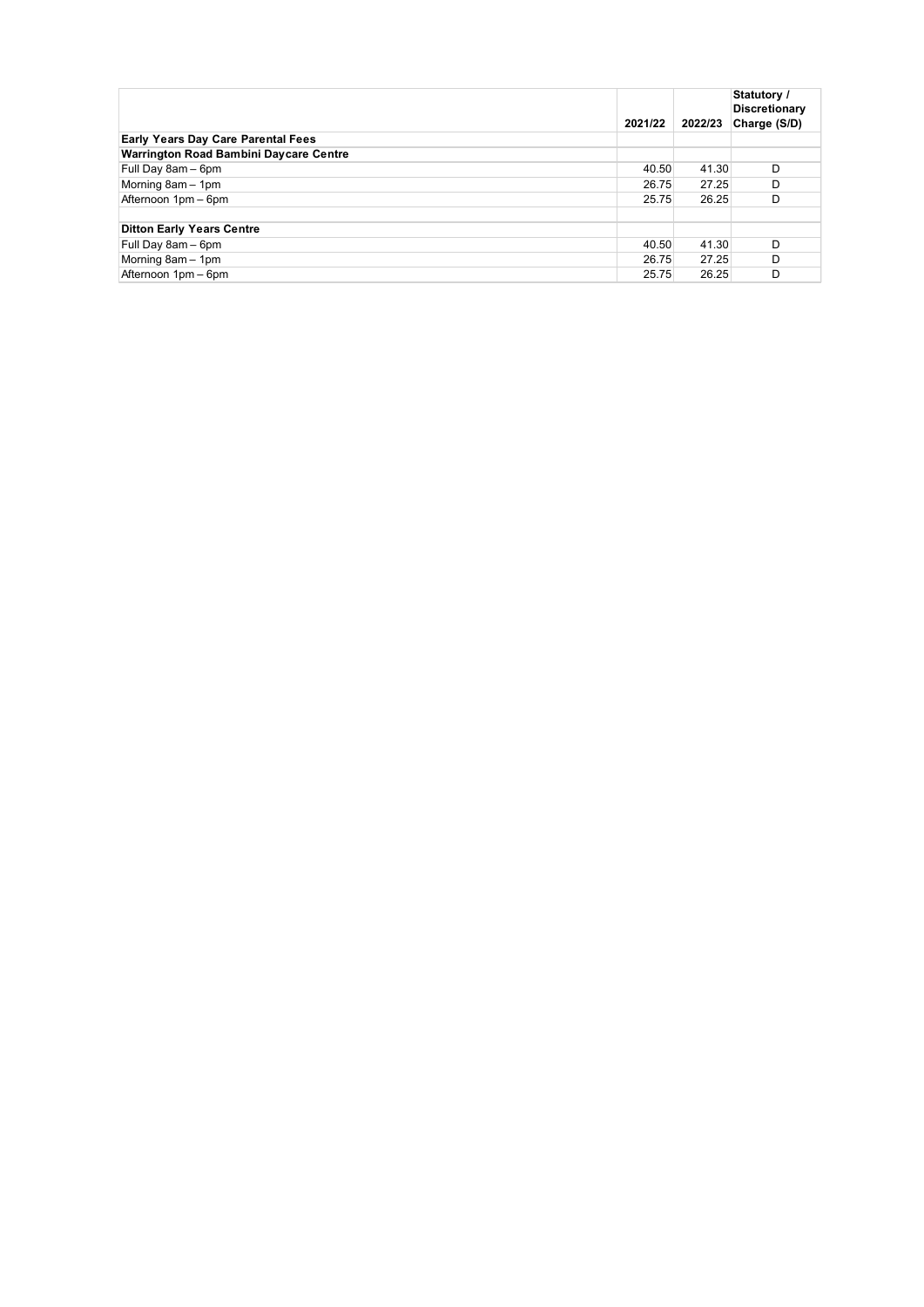# **OPEN SPACES**

|                                                                                               | 2021/22              | 2022/23    | Statutory /<br><b>Discretionary</b><br>Charge (S/D) |
|-----------------------------------------------------------------------------------------------|----------------------|------------|-----------------------------------------------------|
| <b>Allotments</b>                                                                             |                      |            |                                                     |
| <b>Allotment Plot</b>                                                                         | 0.47p m <sup>2</sup> | $0.47p$ m2 | D                                                   |
| New Tenant Admin Fee (includes £20 refundable cost of key)                                    | 43.50                | 43.50      | D                                                   |
|                                                                                               |                      |            |                                                     |
| <b>Cemeteries and Crematorium Charges</b>                                                     |                      |            |                                                     |
| Purchase of Exclusive Right of Burial (50 year lease):                                        |                      |            |                                                     |
| Three interments                                                                              | 990.00               | 1,000.00   | D                                                   |
| One or two interments                                                                         | 878.00               | 886.00     | D                                                   |
| Cremated remains grave                                                                        | 525.00               | 530.00     | D                                                   |
| Extension of lease for further 50 years after initial purchase                                | Nil                  | Nil        |                                                     |
| Three Interments                                                                              | 990.00               | 1,000.00   | D                                                   |
| One or two interments                                                                         | 878.00               | 886.00     | D                                                   |
| Cremated remains grave                                                                        | 525.00               | 530.00     | D                                                   |
| Price includes fee for concrete beam for installation of memorial                             |                      |            |                                                     |
|                                                                                               |                      |            |                                                     |
| Interment Fees (Mon to Thurs 10am to 3pm and Fri 10am to 2pm):                                |                      |            |                                                     |
| 1 interment - adult                                                                           | 825.00               | 835.00     | D                                                   |
| 2 interments - adult                                                                          | 935.00               | 945.00     | D                                                   |
| 3 interments - adult                                                                          | 1,050.00             | 1,060.00   | D                                                   |
| Stillborn child or child not exceeding 12 months                                              | Nil                  | Nil        | D                                                   |
| Burial of cremated remains (Mon-Fri)                                                          | 210.00               | 210.00     | D                                                   |
| Burial of two cremated caskets at same time or double cremated remains casket (Mon-Fri)       | 313.00               | 316.00     | D                                                   |
| Burial of two cremated remains casket/double casket at the same time – non-resident           | 600.00               | 605.00     | D                                                   |
| Burial of Body Parts/ Organs                                                                  | 80.00                | 80.00      | D                                                   |
| Burial of cremated remains child under 16 (Mon-Fri)                                           | Nil                  | Nil        | D                                                   |
| Additional fee outside of core times (Monday to Thursday 10.00 a.m. - 2.00 pm, Friday - 10.00 | 146.00               | 147.00     | D                                                   |
| a.m. to 1.30 pm).                                                                             |                      |            |                                                     |
| Saturday morning additional fee (full burials)                                                | +50% of              | +50% of    | D                                                   |
|                                                                                               | interment            | interment  |                                                     |
|                                                                                               | fee                  | fee        |                                                     |
| Non-resident charge for A-H above +100% (If Previous Borough resident when grave purchased -  | 1.00                 | 1.00       | D                                                   |
| Late Arriving Funeral - 10 minutes or more                                                    | 55.00                | 55.00      | D                                                   |
| Incorrect coffin size for Cremation or Burial                                                 | 75.00                | 75.00      | D                                                   |
| Excessive coffin length for Burial (over 6ft 6)                                               | 75.00                | 75.00      | D                                                   |
| Indemnity fee                                                                                 | 94.00                | 95.00      | D                                                   |
| Use of Crematorium Chapel for funeral service                                                 | 126.00               | 127.00     | D                                                   |
| Transfer of Ownership of Exclusive Right of Burial                                            | 94.00                | 95.00      | D                                                   |
| Replacement Grave Deed                                                                        | 55.00                | 55.00      | D                                                   |
| Grave search – up to 10 names                                                                 | 45.00                | 45.00      | D                                                   |
|                                                                                               |                      |            |                                                     |
| <b>Memorials:</b>                                                                             |                      |            |                                                     |
| New Headstone                                                                                 | 195.00               | 195.00     | D                                                   |
| Additional Inscription                                                                        | 55.00                | 55.00      | D                                                   |
| Vase/tablet/book - up to 18" x 12" x 12"                                                      | 77.00                | 77.00      | D                                                   |
| Registration of BRAMM registered masons                                                       | nil                  | Nil        | D                                                   |
| Inscription to Baby Headstone in Baby Garden                                                  | 67.00                | 67.00      | D                                                   |
| Replacement headstone/kerb/refix to NAMM                                                      | Nil                  | Nil        | D                                                   |
|                                                                                               |                      |            |                                                     |
| Memorial Benches (10 year lease)                                                              |                      |            |                                                     |
| 5ft hardwood bench, with engraved plaque                                                      | 818.00               | 827.00     | D                                                   |
| Renewal of 10 year lease (existing bench)                                                     | 730.00               | 739.00     | D                                                   |
|                                                                                               |                      |            |                                                     |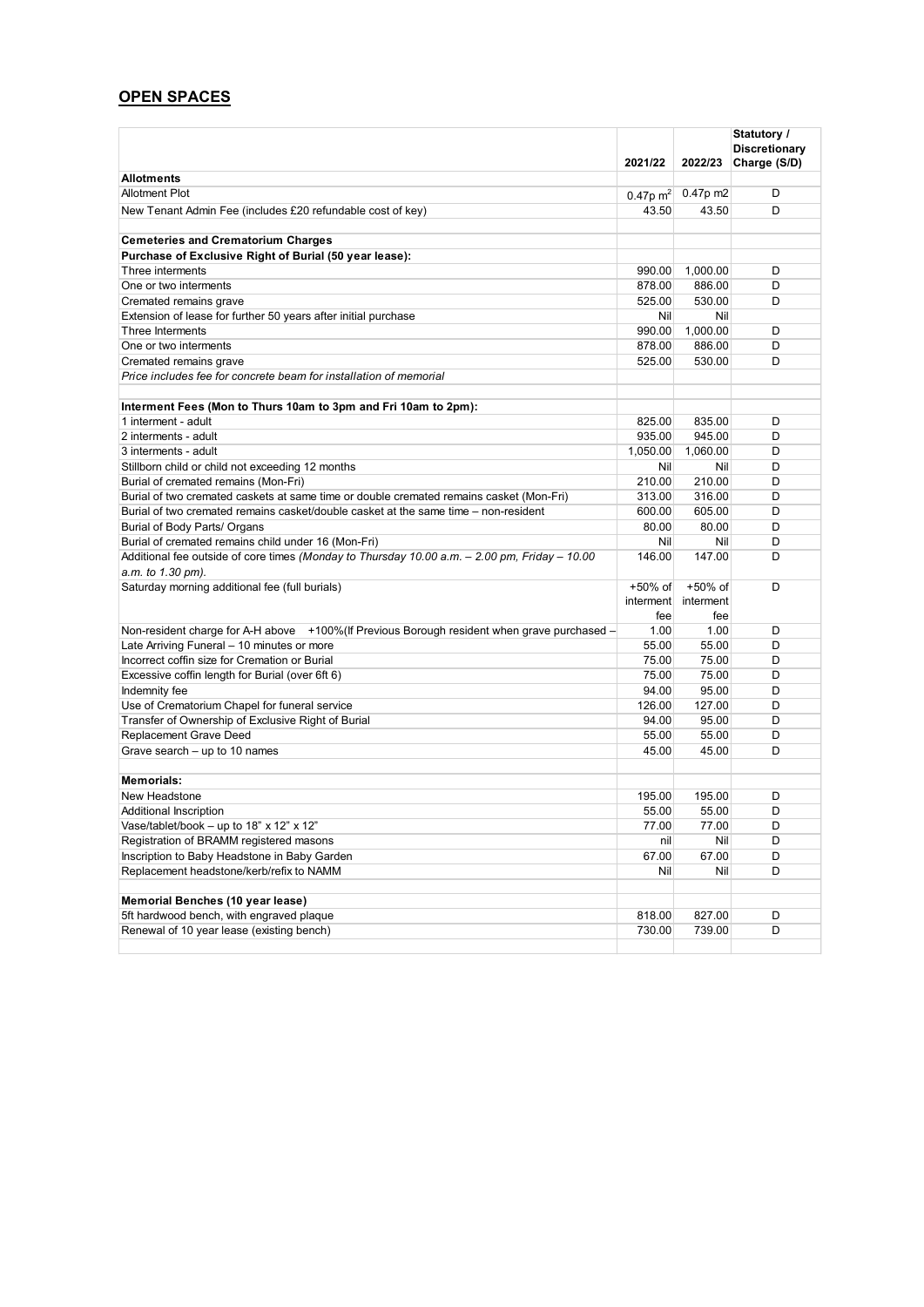|                                                                                                  | 2021/22 |            | 2022/23 Statutory /                  |
|--------------------------------------------------------------------------------------------------|---------|------------|--------------------------------------|
|                                                                                                  |         |            | <b>Discretionary</b><br>Charge (S/D) |
| <b>Crematorium Charges</b>                                                                       |         |            |                                      |
| Cremation charge - adult                                                                         | 799.00  | 815.00     | D                                    |
| Cremation charge - child (1 year-16 years)                                                       | Nil     | <b>Nil</b> | D                                    |
| Cremation charge - child under 1 year                                                            | Nil     | Nil        | D                                    |
| Cremation charge - after anatomical examination                                                  | 410.00  | 415.00     | D                                    |
| Cremation webcast Live service charge                                                            | 30.00   | 30.00      | D                                    |
| Cremation webcast service charge                                                                 | 46.50   | 46.50      | D                                    |
| Cremation webcast physical Copy (DVD/Blu-Ray/USBcharge service)                                  | 52.00   | 52.50      | D                                    |
| Saturday morning - additional charge                                                             | 0.50    | 0.50       | D                                    |
| Scattering of remains (cremation at Widnes Crematorium) - Monday to Friday                       | 74.00   | 75.00      | D                                    |
| Scattering of remains (no attendance) when cremation has taken place at another crematorium -    | 121.00  | 122.00     | D                                    |
| Monday to Friday                                                                                 |         |            |                                      |
| Scattering of Ashes no appointment (other crematorium)                                           | 50.00   | 50.00      | D                                    |
| Casket - wooden                                                                                  | 81.00   | 82.00      | D                                    |
| Token box                                                                                        | 25.00   | 25.00      | D                                    |
| Storage of cremated remains after one calendar month from date of cremation                      | 80.00   | 80.00      | D                                    |
| Postage of cremated remains (by secure carrier)                                                  | By      | By         | D                                    |
|                                                                                                  | Request | request    |                                      |
| Certified Extract from the Cremation Register                                                    | 57.00   | 57.00      | D                                    |
| <b>Miscellaneous Charges</b>                                                                     |         |            |                                      |
| Civil Funeral Celebrant                                                                          | 207.00  | 209.00     | D                                    |
| Reprinting of Invoice Schedule                                                                   | 27.00   | 27.00      | D                                    |
| Incomplete cremation forms                                                                       | 10.00   | 10.00      | D                                    |
| Late Cremation / Burial Forms                                                                    | 25.00   | 25.00      | D                                    |
| Storage of Headstone After Burial - Up to 6 Months - Note, cost not recovered                    | nil     | Nil        | D                                    |
| Storage of Headstone After Burial - Monthly Charge Thereafter - Note increase in charge reflects | 25.00   | 25.00      | D                                    |
| actual cost                                                                                      |         |            |                                      |
| Release fee after hours from any Halton Cemetery                                                 | 50.00   | 50.00      |                                      |
| Plaques (10 year lease)                                                                          |         |            |                                      |
| Bronze plaque                                                                                    | 280.00  | 284.00     | D                                    |
| Renewal for further 10 years                                                                     | 133.00  | 134.00     | D                                    |
| Granite plaque on Planter - Four Seasons/ Runcorn Cemetery Sundial                               | 435.00  | 440.00     | D                                    |
| Renewal for further 10 years                                                                     | 133.00  | 134.00     | D                                    |
| Memeorial Plaque on Marble Bench - Peel House Cemetery only                                      | 475.00  | 480.00     |                                      |
|                                                                                                  |         |            |                                      |
| <b>Book of Remembrance -</b>                                                                     |         |            |                                      |
| 2 line entry                                                                                     | 104.00  | 105.00     | D                                    |
| 3 line entry                                                                                     | 135.00  | 136.00     | D                                    |
| 4 line entry                                                                                     | 166.00  | 167.00     | D                                    |
| 5 line entry                                                                                     | 192.00  | 193.00     | D                                    |
| 6 line entry                                                                                     | 230.00  | 233.00     | D                                    |
| 7 line entry                                                                                     | 255.00  | 258.00     | D                                    |
| 8 line entry                                                                                     | 285.00  | 287.00     | D                                    |
| Flower designs                                                                                   | 94.00   | 95.00      | D                                    |
| Other designs                                                                                    | 104.00  | 105.00     | D                                    |
| Extra line to existing entry                                                                     | 57.00   | 57.00      | D                                    |
|                                                                                                  |         |            |                                      |
| <b>Slate Tablets</b><br>Slate Tablets per letter                                                 | 6.00    | 6.00       | D                                    |
|                                                                                                  |         |            |                                      |
| <b>Sanctum Vaults:</b>                                                                           |         |            |                                      |
| 10 year lease (includes wooden casket)                                                           | 676.00  | 682.05     | D                                    |
| Renewal for further 10 years                                                                     | 133.00  | 134.00     | D                                    |
| 20 year lease (includes wooden casket)                                                           | 904.00  | 913.00     | D                                    |
| Renewal for further 20 years                                                                     | 440.00  | 445.00     | D                                    |
| Placing 2nd casket of remains - Monday to Friday only                                            | 74.00   | 75.00      | D                                    |
| Opening vault on request                                                                         | 45.00   | 45.50      | D                                    |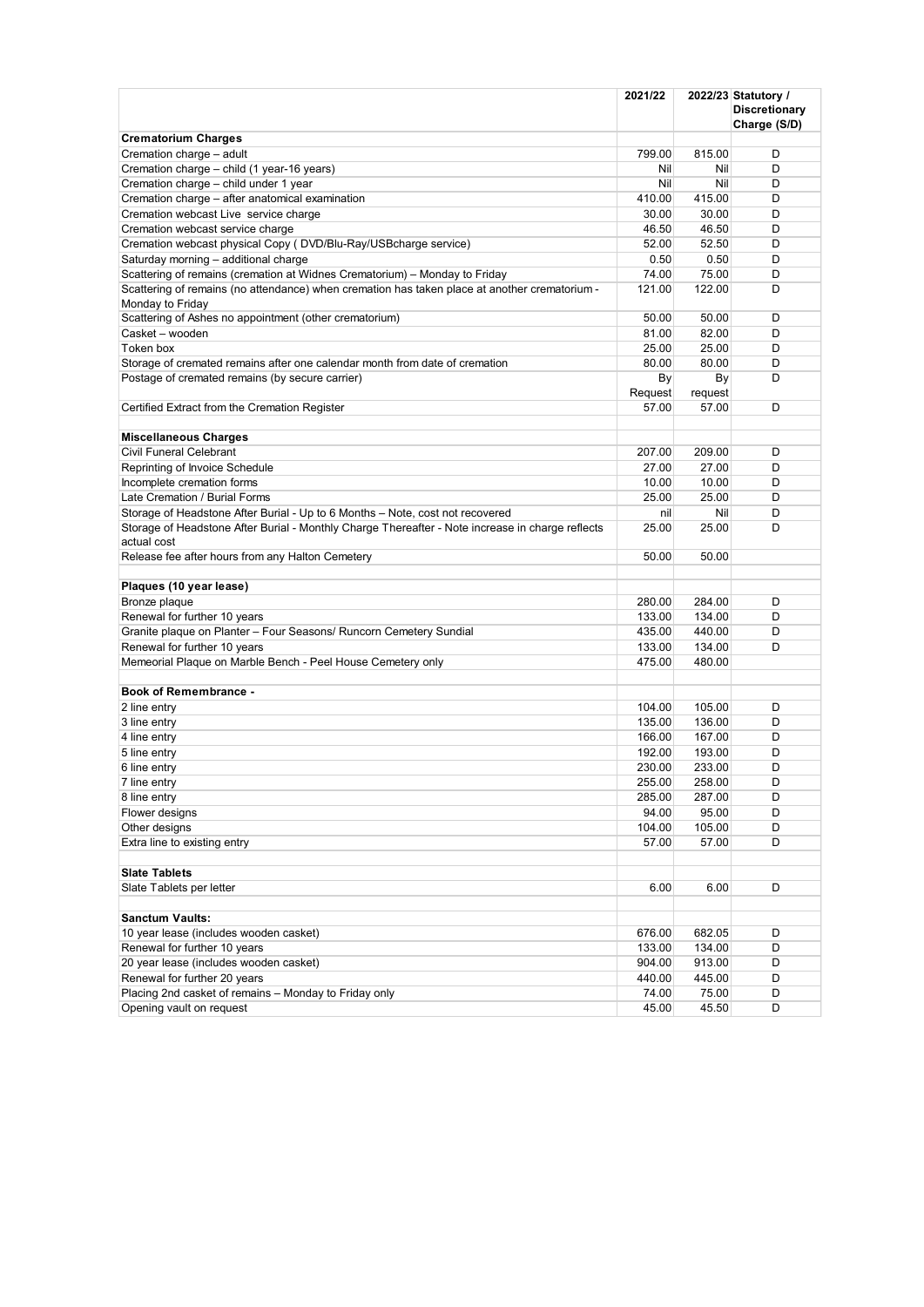|                                                                  | 2021/22    | 2022/23    | Statutory /<br><b>Discretionary</b><br>Charge (S/D) |
|------------------------------------------------------------------|------------|------------|-----------------------------------------------------|
| <b>Design and Lettering</b>                                      |            |            |                                                     |
| Lettering (per letter)                                           | 4.65       | 4.70       | D                                                   |
| Small design                                                     | 88.00      | 89.00      | D                                                   |
| Large design                                                     | 114.00     | 115.00     | D                                                   |
| Photo tile (portrait - 1 person)                                 | 160.00     | 162.00     | D                                                   |
| Photo tile (landscape - 2 persons)                               | 206.00     | 208.00     | D                                                   |
| <b>Outdoor Facility Charges</b>                                  |            |            |                                                     |
| <b>Summer Games:</b>                                             |            |            |                                                     |
| Adult Bowling Green Card (Annual)                                | 25.00      | 25.00      | D                                                   |
| Couples Bowling Green Card (Annual) (in same household)          | 43.33      | 43.33      | D                                                   |
| Junior Bowling Green Card (Annual                                | 12.50      | 12.50      | D                                                   |
| Summer Rugby Adult                                               | 585.00     | 595.00     | D                                                   |
| Summer Rugby Juniors - #                                         | 345.00     | 352.00     | D                                                   |
| <b>Winter Games:</b>                                             |            |            |                                                     |
| Adult B/B Pitch Hire (Alternate weeks)                           | 590.00     | 595.00     | D                                                   |
| Junior B/B Pitch Hire (Alternate weeks)                          | 348.50     | 352.00     | D                                                   |
| Mini Soccer B/B Hire                                             | 268.00     | 271.00     | D                                                   |
| Youth B/B Pitch Hire - no changing rooms (Alternate Weeks)       | 200.00     | 202.00     |                                                     |
| Mini Soccer B/B Pitch Hire - no changing rooms (Alternate Weeks) | 150.00     | 151.00     |                                                     |
| Adult Baseball Field (Annual)                                    | 580.00     | 585.00     | D                                                   |
| Junior Baseball Field (Annual)                                   | 345.00     | 350.00     | D                                                   |
| Adult Casual Pitch                                               | 34.50      | 35.00      | D                                                   |
| Junior Casual Pitch                                              | 21.50      | 21.75      | D                                                   |
| <b>Bandstand Hire</b>                                            |            |            |                                                     |
| <b>Halton Constituted Community Groups</b>                       | <b>POA</b> | <b>POA</b> | D                                                   |
| <b>Halton Registered Charities</b>                               | <b>POA</b> | <b>POA</b> | D                                                   |
| <b>Event Land Hire - Non Commercial</b>                          |            |            |                                                     |
| <b>Halton Constituted Community Groups</b>                       | <b>POA</b> | <b>POA</b> | D                                                   |
| <b>Halton Registered Charities</b>                               | <b>POA</b> | <b>POA</b> | D                                                   |
| Land Hire Bond (Refundable)                                      | <b>POA</b> | <b>POA</b> | D                                                   |
| <b>Event Land Hire - Commercial</b>                              |            |            |                                                     |
| <b>Commercial Land Hire</b>                                      | <b>POA</b> | <b>POA</b> | D                                                   |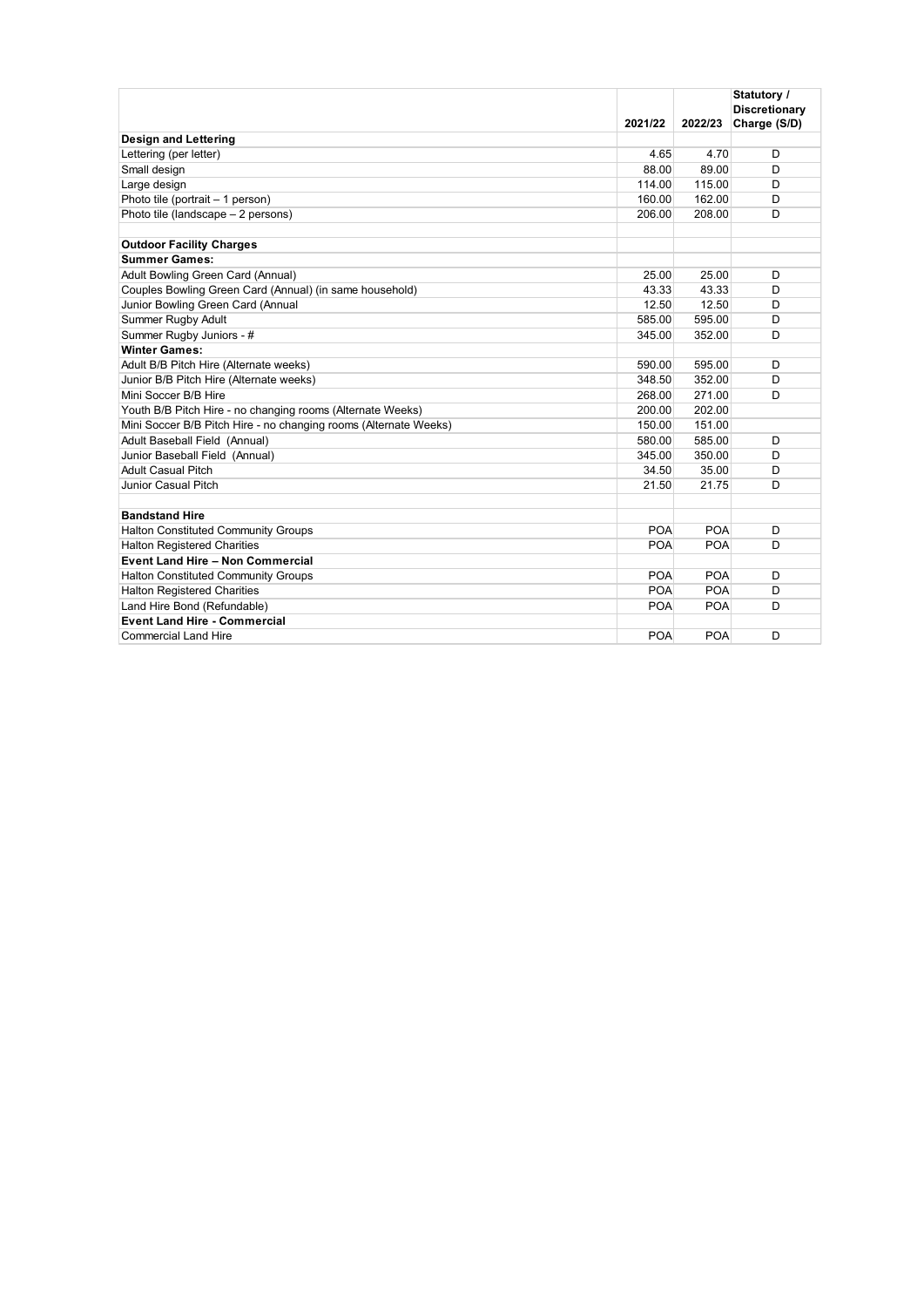# **PUBLIC HEALTH & PUBLIC PROTECTION SERVICES**

|                                                                                                                           | 2021/22          | 2022/23                   | Statutory /<br><b>Discretionary</b><br>Charge (S/D) |
|---------------------------------------------------------------------------------------------------------------------------|------------------|---------------------------|-----------------------------------------------------|
| <b>Environmental Information</b>                                                                                          |                  |                           |                                                     |
| Basic outstanding Environmental Health search                                                                             | Free             | Free                      | S                                                   |
| Access to information on Public Register                                                                                  | Free             | Free                      | S                                                   |
| Provision of other environmental information that is not publicly available (per hour)                                    | 22.00            | 22.45                     | D                                                   |
|                                                                                                                           |                  |                           |                                                     |
| <b>Environmental Protection Act</b>                                                                                       |                  |                           |                                                     |
| List of authorised part "B" Processes                                                                                     | 44.85            | 45.75                     | S                                                   |
| List of authorised part "A" Processes                                                                                     | 45.95            | 46.90                     | S                                                   |
|                                                                                                                           |                  |                           |                                                     |
| <b>Condemned Food Certificates</b><br>Disposal of condemned food following statutory or voluntary process                 | At cost          | At cost                   | S                                                   |
|                                                                                                                           |                  |                           |                                                     |
| <b>Certification of Food Products for Export</b>                                                                          |                  |                           |                                                     |
| Certificates requiring signature                                                                                          | 68.45            | 69.85                     | S                                                   |
| Other documents requiring stamp                                                                                           | 22.65            | 23.10                     | S                                                   |
|                                                                                                                           |                  |                           |                                                     |
| National Food Hygiene Rating Scheme                                                                                       |                  |                           |                                                     |
| Request for Re-Inspection                                                                                                 | 118.40           | 120.80                    | S                                                   |
|                                                                                                                           |                  |                           |                                                     |
| <b>Kennelling of Dogs</b>                                                                                                 |                  |                           |                                                     |
|                                                                                                                           | On               | On                        | S                                                   |
| Reclaiming of Stray Dogs                                                                                                  |                  | Application* Application* |                                                     |
| Collection of Dogs from repossessed premises                                                                              | 85.25            | 87.00                     | S                                                   |
| Transportation of non-seized animals i.e. dogs/cats to kennels or other premises                                          | 85.25            | 87.00                     | S                                                   |
| *As agreed with Strategic Director People or Director of Public Health                                                    |                  |                           |                                                     |
|                                                                                                                           |                  |                           |                                                     |
| Animal Welfare Licensing of Activities involving Animals (Regulations 2018)                                               |                  |                           |                                                     |
| Pet Shop                                                                                                                  | 223.45           | 227.95                    | S                                                   |
| Pet Shop with Dangerous Animals                                                                                           | 331.15           | 337.80                    | S                                                   |
| <b>Boarding Cats</b>                                                                                                      | 244.50           | 249.40                    | S<br>S                                              |
| <b>Boarding Dogs</b><br><b>Breeding Dogs</b>                                                                              | 244.50<br>352.60 | 249.40<br>359.70          | S                                                   |
| <b>Hiring Horses</b>                                                                                                      | 352.60           | 359.70                    | S                                                   |
| Home Boarding Dogs                                                                                                        | 201.15           | 205.20                    | S                                                   |
| Dog Day Care                                                                                                              | 201.15           | 205.20                    | S                                                   |
| <b>Exhibition Animals</b>                                                                                                 | 244.90           | 249.80                    | S                                                   |
|                                                                                                                           |                  |                           |                                                     |
| <b>EPA Authorisation</b>                                                                                                  |                  |                           |                                                     |
|                                                                                                                           | Statutory        | Statutory                 |                                                     |
| Application                                                                                                               | fee              | fee                       | S                                                   |
| Renewal                                                                                                                   | Statutory        | Statutory                 | S                                                   |
|                                                                                                                           | fee              | fee                       |                                                     |
|                                                                                                                           |                  |                           |                                                     |
| Health and Safety At Work Act 1974 etc.                                                                                   |                  |                           |                                                     |
| Provision of information obtained under the Act including production of statements and reports as<br>requested (per hour) | 22.00            | 22.45                     | S                                                   |
| Acupuncture, Tattooing, Ear Piercing and Electrolysis Establishments Registration fee                                     | 119.05           | 121.45                    | S                                                   |
| Additional Individual Operator Registration                                                                               | 37.60            | 38.40                     | $\mathbb S$                                         |
| <b>Border Agency Accommodation Inspections</b>                                                                            | 79.35            | 80.95                     | $\rm s$                                             |
| Return of Seized Sound Equipment (Noise Act 1996)                                                                         | 140.10           | 142.90                    | $\mathbb S$                                         |
| Housing Enforcement Notices under Section 49 of the Housing Act 2004                                                      | 199.25           | 203.25                    | $\mathbf S$                                         |
| Houses in Multiple Occupation up to and including 5 rooms. 5 year license                                                 | 525.40           | 535.90                    | S                                                   |
| Houses in Multiple Occupation with 6 rooms. 5 year license                                                                | 562.85           | 574.10                    | $\mathbf S$                                         |
| Houses in Multiple Occupation with 7 rooms. 5 year license                                                                | 599.65           | 611.65                    | S                                                   |
| Houses in Multiple Occupation with 8 rooms. 5 year license                                                                | 636.70           | 649.45                    | $\mathbb S$                                         |
| Houses in Multiple Occupation with 9 rooms. 5 year license                                                                | 673.80           | 687.30                    | S                                                   |
| Houses in Multiple Occupation with 9 rooms and over. 5 year license                                                       | 710.85           | 725.10                    | $\rm s$                                             |
|                                                                                                                           | Statutory        | Statutory                 |                                                     |
| Petroleum Consolidation Regulations 2014 Certificate and Licensing                                                        | Fee              | Fee                       | S                                                   |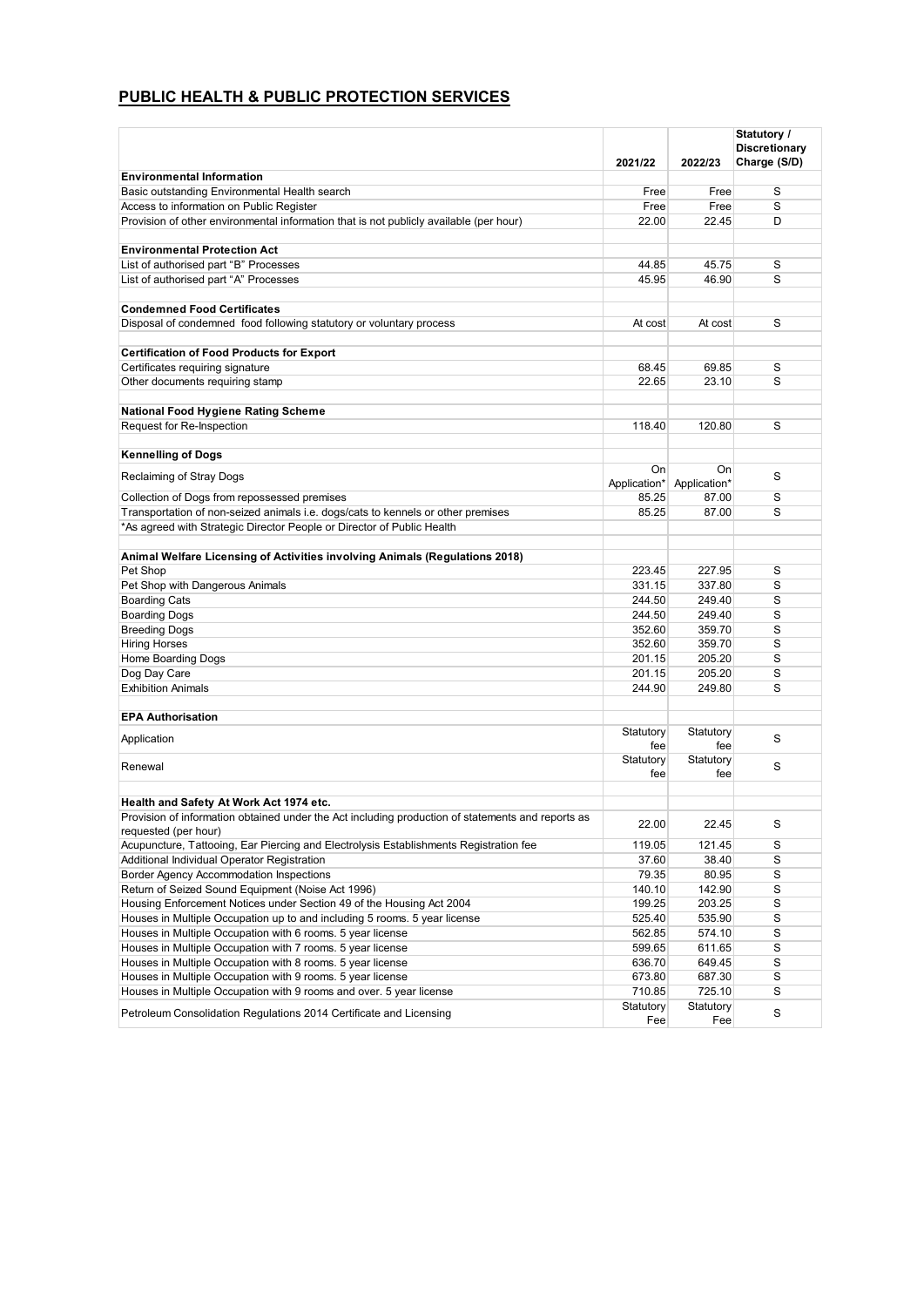|                                                                        | 2021/22 | 2022/23 | Statutory /<br><b>Discretionary</b><br>Charge (S/D) |
|------------------------------------------------------------------------|---------|---------|-----------------------------------------------------|
| <b>Pest Control Charges</b>                                            |         |         |                                                     |
| Commercial Charge for all pests (per hour, minimum 1 hour)             | 80.80   | 82.40   | D                                                   |
| <b>Academy School Charge:</b>                                          |         |         |                                                     |
| Ants                                                                   | 58.30   | 59.50   | D                                                   |
| Fleas                                                                  | 58.30   | 59.50   | D                                                   |
| Wasps                                                                  | 58.30   | 59.50   | D                                                   |
| Cockroaches                                                            | 58.30   | 59.50   | D                                                   |
| Mice                                                                   | 58.30   | 59.50   | D                                                   |
| Rats                                                                   | 58.30   | 59.50   | D                                                   |
| Journal or Cheque Book School Charge:                                  |         |         |                                                     |
| Ants                                                                   | 58.30   | 59.50   | D                                                   |
| Fleas                                                                  | 58.30   | 59.50   | D                                                   |
| Wasps                                                                  | 58.30   | 59.50   | D                                                   |
| Cockroaches                                                            | 58.30   | 59.50   | D                                                   |
| Mice                                                                   | 58.30   | 59.50   | D                                                   |
| Rats                                                                   | 58.30   | 59.50   | D                                                   |
| Domestic Charges - #:                                                  |         |         |                                                     |
| Ants                                                                   | 48.50   | 49.50   | D                                                   |
| Fleas                                                                  | 48.50   | 49.50   | D                                                   |
| Wasps                                                                  | 43.90   | 44.80   | D                                                   |
| Bedbugs                                                                | 54.30   | 55.40   | D                                                   |
| Cockroaches                                                            | 28.00   | 28.55   | D                                                   |
| Mice                                                                   | 28.00   | 28.55   | D                                                   |
| Rats                                                                   | Free    | Free    | S                                                   |
| <b>Regulatory Enforcement and Sanctions Act</b>                        |         |         |                                                     |
| The first 10 hours of advice in a financial year to all businesses     | Free    | Free    | S                                                   |
| Hourly rate for additional consultancy to primary authority businesses | 60.70   | 61.90   | S                                                   |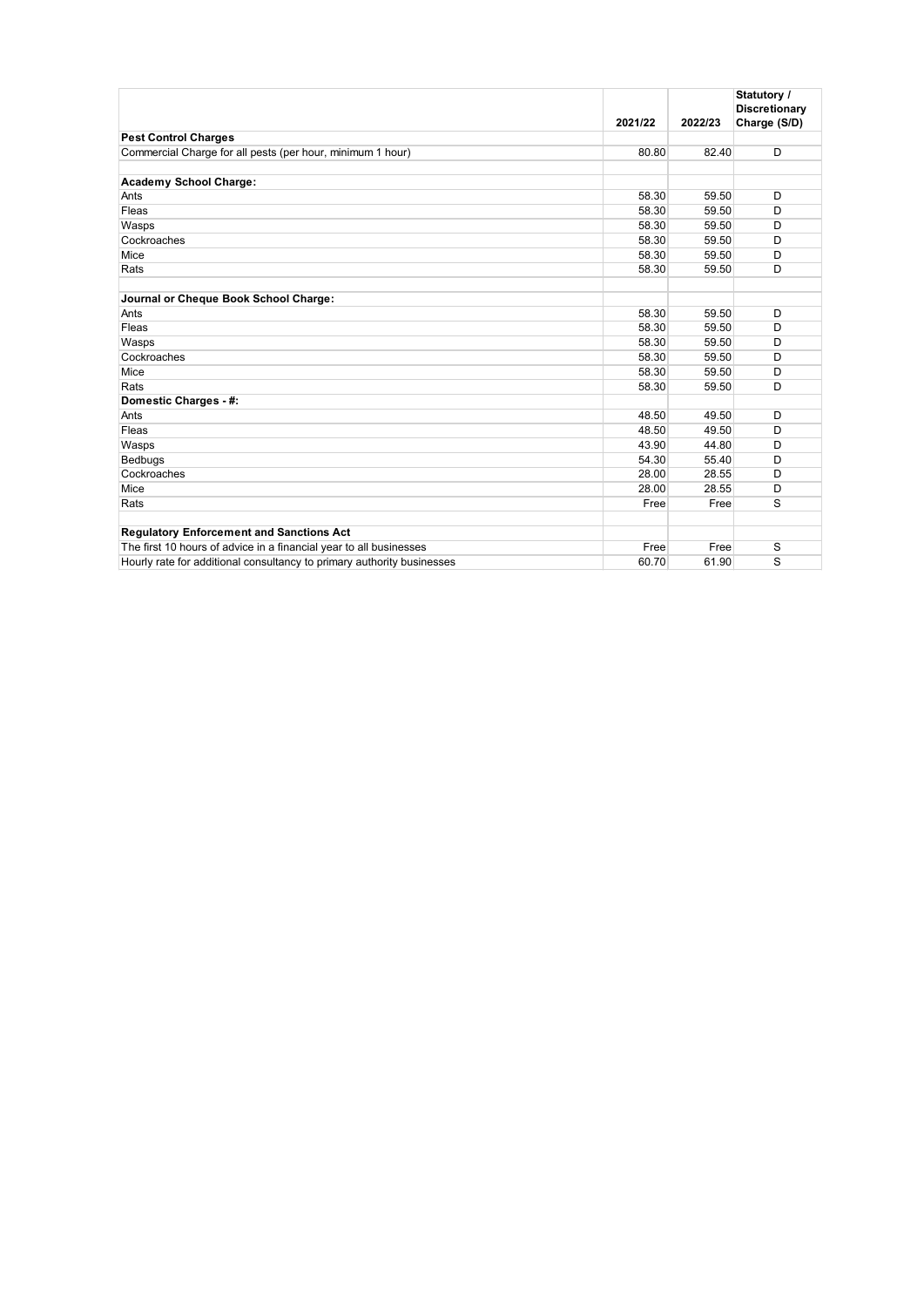|                                                                                                                                                                                                                  | 2021/22                                                       | 2022/23                                                                                                             | Statutory /<br><b>Discretionary</b><br>Charge (S/D) |
|------------------------------------------------------------------------------------------------------------------------------------------------------------------------------------------------------------------|---------------------------------------------------------------|---------------------------------------------------------------------------------------------------------------------|-----------------------------------------------------|
| <b>Trading Standards Services</b>                                                                                                                                                                                |                                                               |                                                                                                                     |                                                     |
| <b>Fireworks</b>                                                                                                                                                                                                 |                                                               |                                                                                                                     |                                                     |
| Type of Application                                                                                                                                                                                              |                                                               |                                                                                                                     |                                                     |
| One year licence to store explosives where, by virtue of regulation 27 of, and schedule 5 to, the<br>2014 Regulations, a minimum separation distance of greater than 0 metres is prescribed. Statutory<br>fee.   | 185.00                                                        | 185.00                                                                                                              | S                                                   |
| Two year licence to store explosives where, by virtue of regulation 27 of, and schedule 5 to, the<br>2014 Regulations, a minimum separation distance of greater than 0 metres is prescribed. Statutory<br>fee.   | 243.00                                                        | 243.00                                                                                                              | S                                                   |
| Three year licence to store explosives where, by virtue of regulation 27 of, and schedule 5 to, the<br>2014 Requlations, a minimum separation distance of greater than 0 metres is prescribed. Statutory<br>fee. | 304.00                                                        | 304.00                                                                                                              | S                                                   |
| Four year licence to store explosives where, by virtue of regulation 27 of, and schedule 5 to, the<br>2014 Regulations, a minimum separation distance of greater than 0 metres is prescribed. Statutory<br>fee.  | 374.00                                                        | 374.00                                                                                                              | S                                                   |
| Five year licence to store explosives where, by virtue of regulation 27 of, and schedule 5 to, the<br>2014 Regulations, a minimum separation distance of greater than 0 metres is prescribed. Statutory<br>fee.  | 423.00                                                        | 423.00                                                                                                              | S                                                   |
| One year renewal of licence to store explosives where a minimum separation distance of greater<br>than 0 metres is prescribed. Statutory fee.                                                                    | 86.00                                                         | 86.00                                                                                                               | S                                                   |
| Two year renewal of licence to store explosives where a minimum separation distance of greater<br>than 0 metres is prescribed. Statutory fee.                                                                    | 147.00                                                        | 147.00                                                                                                              | S                                                   |
| Three year renewal of licence to store explosives where a minimum separation distance of greater<br>than 0 metres is prescribed. Statutory fee.                                                                  | 206.00                                                        | 206.00                                                                                                              | S                                                   |
| Four year renewal of licence to store explosives where a minimum separation distance of greater<br>than 0 metres is prescribed. Statutory fee.                                                                   | 266.00                                                        | 266.00                                                                                                              | S                                                   |
| Five year renewal of licence to store explosives where a minimum separation distance of greater<br>than 0 metres is prescribed. Statutory fee.                                                                   | 326.00                                                        | 326.00                                                                                                              | S                                                   |
| One year licence to store explosives where no minimum separation distance is prescribed.<br>Statutory fee.                                                                                                       | 109.00                                                        | 109.00                                                                                                              | S                                                   |
| Two year licence to store explosives where no minimum separation distance is prescribed.<br>Statutory fee.                                                                                                       | 141.00                                                        | 141.00                                                                                                              | S                                                   |
| Three year licence to store explosives where no minimum separation distance is prescribed.<br>Statutory fee.                                                                                                     | 173.00                                                        | 173.00                                                                                                              | S                                                   |
| Four year licence to store explosives where no minimum separation distance is prescribed.<br>Statutory fee.                                                                                                      | 206.00                                                        | 206.00                                                                                                              | S                                                   |
| Five year licence to store explosives where no minimum separation distance is prescribed.<br>Statutory fee.                                                                                                      | 239.00                                                        | 239.00                                                                                                              | S                                                   |
| One year renewal of licence to store explosives where no minimum separation distance is<br>prescribed. Statutory fee.                                                                                            | 54.00                                                         | 54.00                                                                                                               | S                                                   |
| Two year renewal of licence to store explosives where no minimum separation distance is<br>prescribed. Statutory fee.                                                                                            | 86.00                                                         | 86.00                                                                                                               | S                                                   |
| Three year renewal of licence to store explosives where no minimum separation distance is<br>prescribed. Statutory fee.                                                                                          | 120.00                                                        | 120.00                                                                                                              | S                                                   |
| Four year renewal of licence to store explosives where no minimum separation distance is<br>prescribed. Statutory fee.                                                                                           | 152.00                                                        | 152.00                                                                                                              | S                                                   |
| Five year renewal of licence to store explosives where no minimum separation distance is<br>prescribed. Statutory fee.                                                                                           | 185.00                                                        | 185.00                                                                                                              | S                                                   |
| Varying the name of licensee or address of site. Statutory fee.                                                                                                                                                  | 36.00                                                         | 36.00                                                                                                               | S                                                   |
| Any other kind of variation.                                                                                                                                                                                     | cost to the<br>licensing<br>authority of<br>having the<br>out | Reasonable Reasonable<br>cost to the<br>licensing<br>authority of<br>having the<br>work carried work carried<br>out | S                                                   |
| Transfer of licence. Statutory fee.                                                                                                                                                                              | 36.00                                                         | 36.00                                                                                                               | S                                                   |
| Replacement of licence. Statutory fee.                                                                                                                                                                           | 36.00                                                         | 36.00                                                                                                               | S                                                   |
| Weights and Measures charged per office hour                                                                                                                                                                     | 64.40                                                         | 65.70                                                                                                               | S                                                   |
| Feeding stuffs - Manufacturing (statutory fee)                                                                                                                                                                   | 451.00                                                        | 451.00                                                                                                              | S                                                   |
| Feeding stuffs - Placing on the Market (statutory fee)                                                                                                                                                           | 226.00                                                        | 226.00                                                                                                              | S                                                   |
| PUBLIC HEALTH                                                                                                                                                                                                    |                                                               |                                                                                                                     |                                                     |
| Health Improvement Team - exercise session charge                                                                                                                                                                | 3.00                                                          | 3.00                                                                                                                | D                                                   |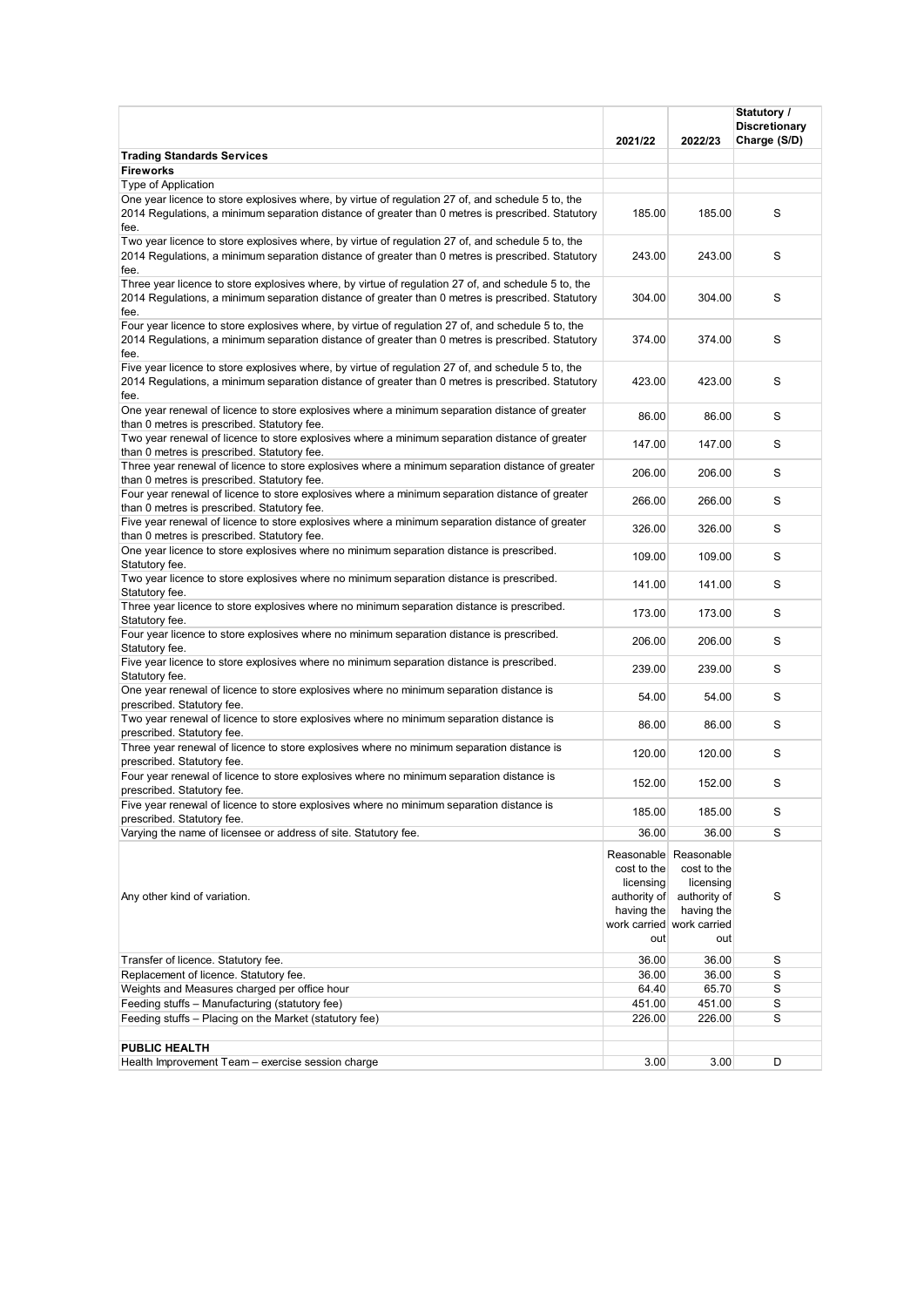# **COMMUNITY DEVELOPMENT**

|                                                | 2021/22   | 2022/23   | Statutory /<br><b>Discretionary</b><br>Charge (S/D) |
|------------------------------------------------|-----------|-----------|-----------------------------------------------------|
| <b>COMMUNITY CENTRES</b>                       |           |           |                                                     |
| <b>Activities</b>                              |           |           |                                                     |
| Badminton (Juniors)                            | 10.00     | 10.20     | D                                                   |
| Badminton (Adults)                             | 12.25     | 12.50     | D                                                   |
| Climbing Wall (Adults - per hourly session)    | 2.85      | 2.90      | D                                                   |
| Climbing Wall (Juniors - per hourly session)   | 1.15      | 1.20      | D                                                   |
| Climbing Wall (Hire per hour inc. instructor)  | 40.00     | 41.00     | D                                                   |
| <b>Community Groups:</b>                       |           |           |                                                     |
| Room Hire - Hall (per hour)                    | 9.30      | 9.50      | D                                                   |
| Room Hire - Small Room (per hour)              | 3.70      | 3.80      | D                                                   |
| Room Hire - Medium Room (per hour)             | 5.30      | 5.40      | D                                                   |
| Room Hire - Large Room (per hour)              | 5.90      | 6.00      | D                                                   |
| <b>Private Groups:</b>                         |           |           |                                                     |
| Room Hire - Hall (per hour)                    | 11.60     | 11.80     | D                                                   |
| Room Hire - Small Room (per hour)              | 4.70      | 4.80      | D                                                   |
| Room Hire - Medium Room (per hour)             | 6.40      | 6.50      | D                                                   |
| Room Hire - Large Room (per hour)              | 7.20      | 7.35      | D                                                   |
| <b>Commercial Groups:</b>                      |           |           |                                                     |
| Room Hire - Hall (per hour)                    | 14.00     | 14.30     | D                                                   |
| Room Hire - Small Room (per hour)              | 6.10      | 6.20      | D                                                   |
| Room Hire - Medium Room (per hour)             | 8.00      | 8.20      | D                                                   |
| Room Hire - Large Room (per hour)              | 8.60      | 8.80      | D                                                   |
| Weekend Room Hire                              | Relevant  | Relevant  | D                                                   |
|                                                | room hire | room hire |                                                     |
|                                                | charge    | charge    |                                                     |
|                                                | $+50%$    | $+50%$    |                                                     |
| Performing Rights (of total charge)            | 0.05      | 0.05      | D                                                   |
| Sportshall at Upton Community Centre (Adults)  | 35.25     | 36.00     | D                                                   |
| Sportshall at Upton Community Centre (Juniors) | 28.40     | 29.00     | D                                                   |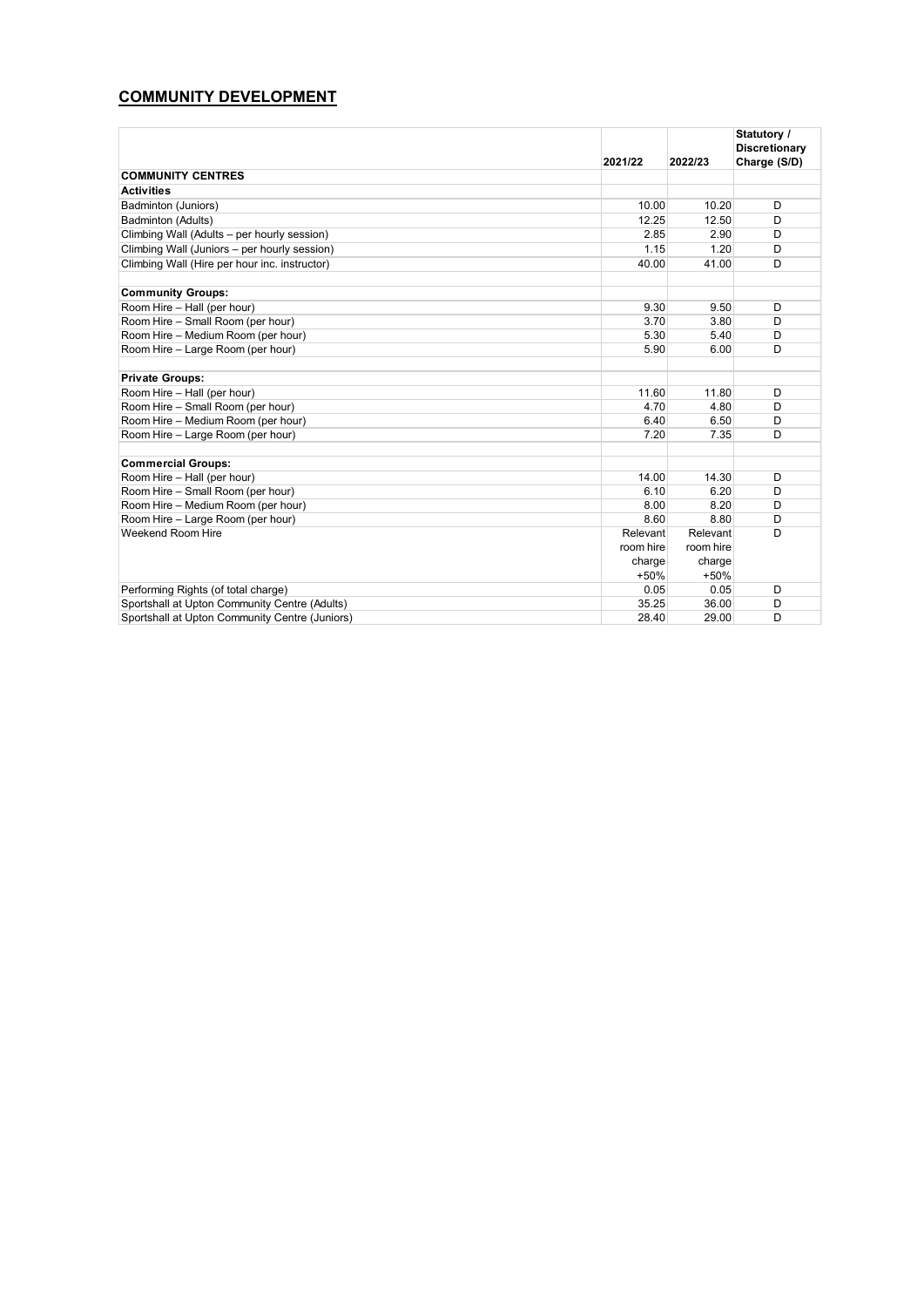## **LEISURE & RECREATION**

|                                                           |         |         | Statutory /                          |
|-----------------------------------------------------------|---------|---------|--------------------------------------|
|                                                           | 2021/22 | 2022/23 | <b>Discretionary</b><br>Charge (S/D) |
|                                                           |         |         |                                      |
| Swimming<br>Adult                                         | 3.58    | 3.67    | D                                    |
| Under 8's                                                 | Free    | Free    | D                                    |
| Junior                                                    |         |         | D                                    |
|                                                           | 2.08    | 2.17    |                                      |
| Halton Leisure Card (HLC)                                 | 2.25    | 2.50    | D                                    |
| Family Swim (2 x adults & 2 x juniors)                    | 8.58    | 8.75    | D                                    |
| Splash and Play - NEW                                     | 0.00    | 3.75    | D                                    |
| Private lesson 121                                        | 16.00   | 16.00   | D                                    |
| Private lesson 221                                        | 22.00   | 22.00   | D                                    |
| Child Swim Lesson - 30 min membership                     | 21.20   | 22.20   | D                                    |
| Child Swim Lesson - 60 min membership                     | 28.00   | 28.00   | D                                    |
| Sport Works membership (NEW)                              | 0.00    | 30.00   | D                                    |
| Crash Course - 30 min (5 day)                             | 24.00   | 26.00   | D                                    |
| Certificate and badge (2023/24)                           | 2.00    | 0.00    | D                                    |
| <b>Memberships</b>                                        |         |         |                                      |
| Single membership                                         | 21.67   | 21.67   | D                                    |
| Joint membership                                          | 39.58   | 39.58   | D                                    |
| <b>HLC Membership</b>                                     | 21.00   | 21.00   | D                                    |
| Swim Only membership                                      | 19.58   | 19.58   | D                                    |
|                                                           | 13.33   | 13.33   | D                                    |
| Gym only membership (BRC/RSP)                             | 14.99   | 14.99   | D                                    |
| Gym only membership (KLC)                                 |         |         |                                      |
| <b>Teen Membership</b>                                    | 13.33   | 13.33   | D                                    |
| Family membership                                         | 43.33   | 43.33   | D                                    |
| <b>Activities</b>                                         |         |         |                                      |
| <b>Bowls</b>                                              | 46.67   | 46.67   | D                                    |
| Men's 50+ Badminton                                       | 3.58    | 3.58    | D                                    |
| <b>Trampoline Private Hire</b>                            | 12.10   | 12.10   | D                                    |
| <b>Trampoline Membership</b>                              | 11.67   | 11.67   | D                                    |
| Badminton Club Hire (Per court, per hour, plus admission) | 5.20    | 5.20    | D                                    |
| Liverpool Canoe Club                                      | 50.50   | 50.50   | D                                    |
| <b>Netball Leagues</b>                                    | 285.00  | 285.00  | D                                    |
| <b>Back to Netball</b>                                    | 3.50    | 3.50    | D                                    |
| Sports Hall Admit Adult                                   | 2.10    | 2.10    | D                                    |
| Sports Hall Admit Junior                                  | 1.17    | 1.17    | D                                    |
| <b>HLC Admit</b>                                          | 1.33    | 1.33    | D                                    |
| Squash Adult                                              | 3.50    | 3.50    | D                                    |
| Squash Junior                                             | 1.75    | 1.75    | D                                    |
| Squash Membership                                         | 29.17   | 29.17   | D                                    |
|                                                           | 4.33    | 4.33    | D                                    |
| Casual Gym/Aerobics<br><b>Junior Fitness</b>              |         |         | D                                    |
| <b>Health Suite</b>                                       | 2.25    | 2.25    | D                                    |
|                                                           | 5.10    | 5.10    |                                      |
| <b>Table Tennis Adult</b>                                 | 2.17    | 2.17    | D                                    |
| <b>Table Tennis Junior</b>                                | 1.20    | 1.20    | D                                    |
| Half Hall Booking KLC                                     | 26.80   | 50.00   | D                                    |
| Full Hall Booking KLC                                     | 85.00   | 91.00   | D                                    |
| Gymnasium KLC                                             | 50.00   | 20.00   | D                                    |
| <b>Activity Room</b>                                      | 26.80   | 26.80   | D                                    |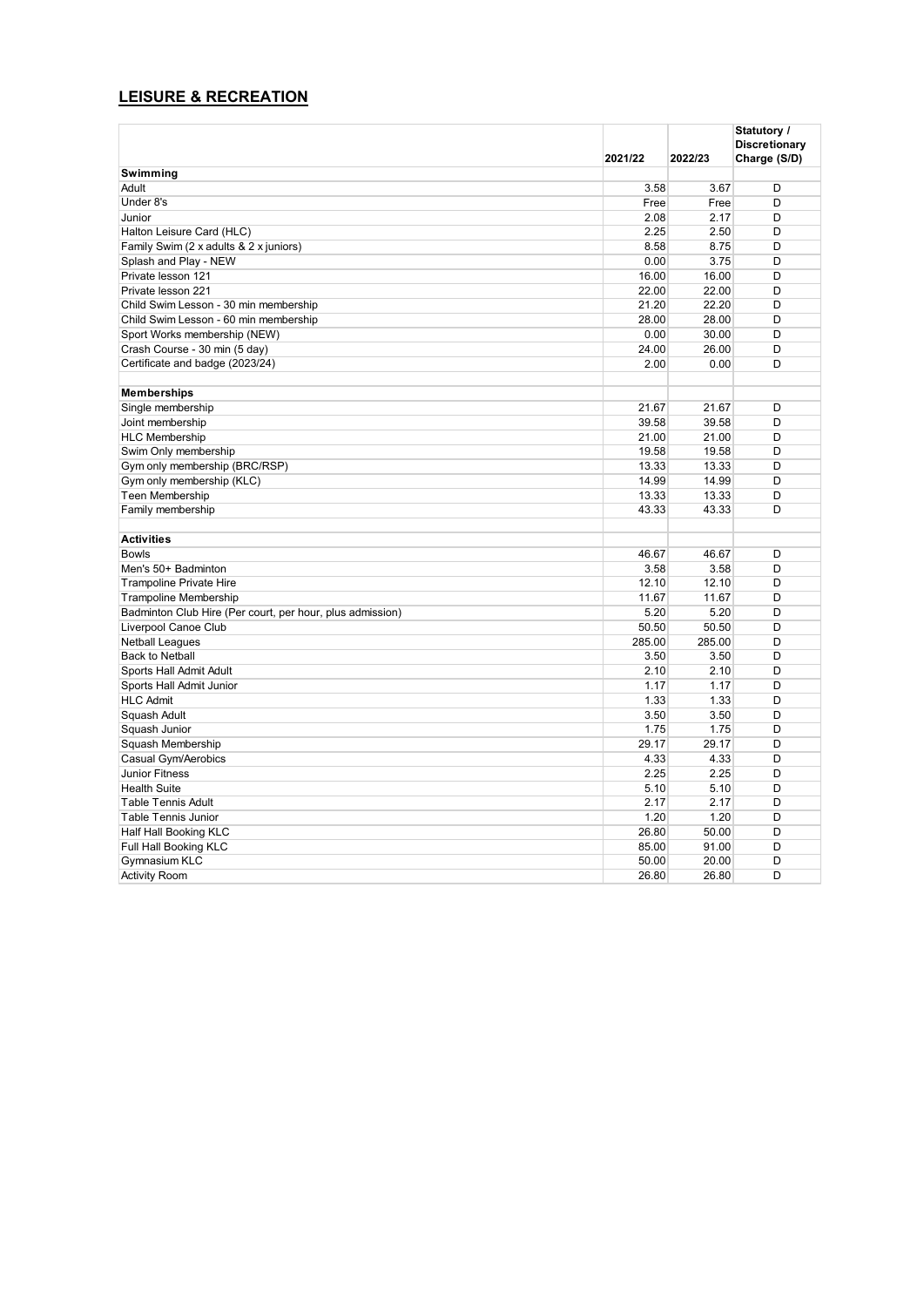|                                                              |                |                 | Statutory /<br><b>Discretionary</b> |
|--------------------------------------------------------------|----------------|-----------------|-------------------------------------|
|                                                              | 2021/22        | 2022/23         | Charge (S/D)                        |
| <b>Activities Continued</b>                                  |                |                 |                                     |
| Swimming Pool KLC                                            | 93.00          | 87.00           | D                                   |
| Small Pool                                                   | 51.00          | 51.00           | D                                   |
| Studio 1 & 2                                                 | 29.70          | 16.00           | D                                   |
| Swimming Pool RSP                                            | 40.00          | 40.00           | D<br>D                              |
| Swimming Pool BRC<br>Five a Side Block Booking BRC           | 70.00<br>49.00 | 71.50<br>49.00  | D                                   |
| Five a Side Block Booking junior BRC                         | 24.00          | 24.00           | D                                   |
| Five a Side Casual - Adult                                   | 35.00          | 35.00           | D                                   |
| Five a Side Casual - Junior                                  | 17.50          | 17.50           | D                                   |
| Full Hall Booking Adult BRC                                  | 69.50          | 69.50           | D                                   |
| Half Hall Booking Junior BRC                                 | 24.00          | 24.00           | D                                   |
| Full Hall Booking Junior BRC                                 | 39.50          | 39.50           | D                                   |
| Gymnasium Adult BRC                                          | 31.00          | 31.00           | D                                   |
| Gymnasium Junior BRC<br>Astro Casual Adult - OLD             | 21.00<br>33.33 | 21.00<br>0.00   | D<br>D                              |
| Astro Casual Junior - OLD                                    | 18.33          | 0.00            | D                                   |
| Astro Casual Adult/Junior (Quarter)                          | 0.00           | 25.00           | D                                   |
| Astro Casual Adult/ Junior (Half)                            | 0.00           | 40.00           | D                                   |
| Astro Casual Adult/Junior (Full)                             | 0.00           | 70.00           | D                                   |
| Astro Partner Club (Quarter)                                 | 0.00           | 20.00           | D                                   |
| Astro Partner Club (Half)                                    | 0.00           | 30.00           | D                                   |
| Astro Partner Club (Full)                                    | 0.00           | 60.00           | D                                   |
| Astro Commercial (Quarter)                                   | 0.00           | 33.00           | D                                   |
| Astro Commercial (Half)<br>Astro Commercial (Full)           | 0.00<br>0.00   | 50.00<br>100.00 | D<br>D                              |
| Parties (BRC) - Multi - Full Hall                            | 120.00         | 130.00          | D                                   |
| Parties (BRC) Half Hall                                      | 100.00         | 110.00          | D                                   |
| Parties (KLC) - Multi - Full Hall                            | 120.00         | 130.00          | D                                   |
| Parties (KLC) Half Hall                                      | 100.00         | 110.00          | D                                   |
| Frank Myler Activity Room Block Booking                      | 16.00          | 16.00           | D                                   |
| Frank Myler MUGA Block Booking                               | 13.30          | 13.30           | D                                   |
| <b>Halton Leisure Card</b>                                   | 3.33           | 3.33            | D                                   |
| <b>Reservation Fees</b>                                      |                |                 |                                     |
| Items in Stock                                               | Free           | Free            | D                                   |
| Items Bought Into Stock                                      | 2.50           | 2.50            | D                                   |
| Items Bought Into Stock - Leisure Card Holders               | 1.50           | 1.50            | D                                   |
|                                                              |                |                 |                                     |
| <b>Personal Computer Bookings</b>                            |                |                 |                                     |
| Printing (per page) - Black and White                        | 0.15           | 0.15            | D                                   |
| Printing (per page) - Colour                                 | 0.25           | 0.25            | D                                   |
| Printing (per page) – Black and White – Leisure Card Holders | 0.10           | 0.10            | D                                   |
| Printing (per page) – Colour – Leisure Card Holders          | 0.15           | 0.15            | D                                   |
|                                                              |                |                 |                                     |
| <b>Photocopies</b>                                           |                |                 |                                     |
| A4 (per sheet)                                               | 0.15           | 0.15            | D                                   |
| A3 (per sheet)                                               | 0.25           | 0.25            | D                                   |
|                                                              |                |                 |                                     |
| Fax                                                          |                |                 |                                     |
| Per Sheet Received<br>To UK - First Sheet                    | 0.50           | 0.50            | D                                   |
| To UK - Subsequent Sheets                                    | 1.00<br>0.25   | 1.00<br>0.25    | D<br>D                              |
| To Europe - First Sheet                                      | 2.00           | 2.00            | D                                   |
| To Europe - Subsequent Sheets                                | 0.50           | 0.50            | D                                   |
| To Outside Europe - First Sheet                              | 3.00           | 3.00            | D                                   |
| To Outside Europe - Subsequent Sheets                        | 1.00           | 1.00            | D                                   |
| <b>Lost Tickets</b>                                          |                |                 |                                     |
| Adults                                                       | 2.20           | 2.20            | D                                   |
| Children and Leisure Card Holders                            | 1.10           | 1.10            | D                                   |
|                                                              |                |                 |                                     |
| <b>Room Hire</b><br>Meeting Room 2 - Halton Lea (per hour)   | 15.50          | 16.00           | D                                   |
| Meeting Room 3 - Halton Lea (per hour)                       | 15.50          | 16.00           | D                                   |
| Meeting Room 2 & 3 - Halton Lea (per hour)                   | 31.00          | 32.00           | D                                   |
| Meeting Room 4 - Halton Lea (per hour)                       | 9.00           | 9.25            | D                                   |
| Meeting Room 5 - Halton Lea ICT Suite (per hour)             | 15.50          | 16.00           | D                                   |
| Meeting Room 7 - Halton Lea (per hour)                       | 10.00          | 10.25           | D                                   |
| Meeting Room 8 - Runcorn (per hour)                          | 12.75          | 13.10           | D                                   |
| Meeting Room 9 - Runcorn (per hour)                          | 9.00           | 9.25            | D                                   |
| Meeting Room 10 - Runcorn (per hour)                         | 9.00           | 9.25            | D                                   |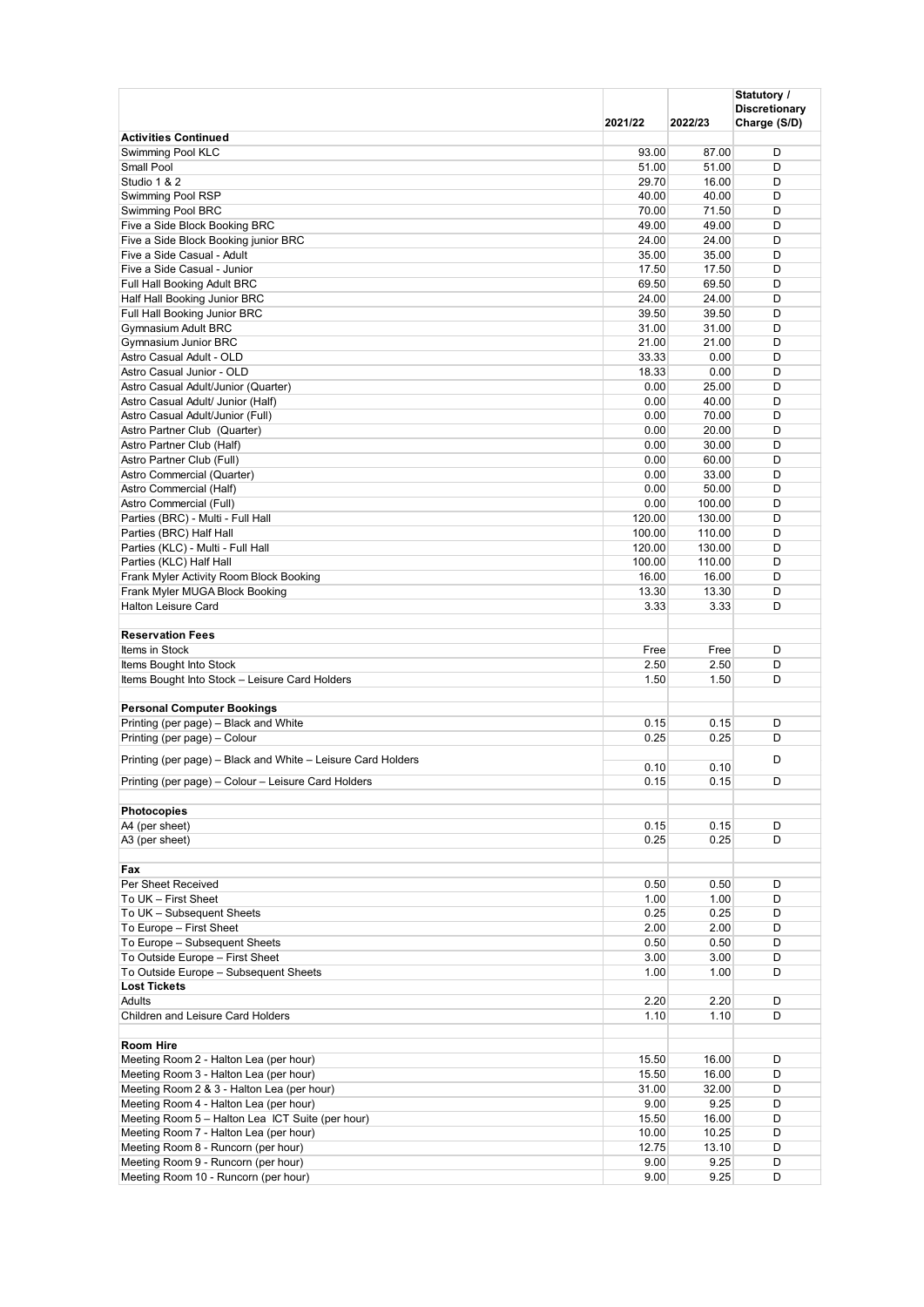#### **WASTE & ENVIRONMENTAL IMPROVEMENT SERVICES**

|                                                                                             | 2021/22     | 2022/23     | Statutory /<br><b>Discretionary</b><br>Charge (S/D) |
|---------------------------------------------------------------------------------------------|-------------|-------------|-----------------------------------------------------|
|                                                                                             |             |             |                                                     |
| <b>Waste Management</b>                                                                     |             |             |                                                     |
| Charge for a new or replacement wheeled bin                                                 | 29.50       | 30.00       | D                                                   |
| Charge for the collection of bulky household items (Up to 3 items)                          | 25.50       | 26.00       | D                                                   |
| Charges for the collection of an additional bulky item (To a maximum of 3 additional items) | 6.50        | 6.75        | D                                                   |
| Charge for collection of garden waste (per bin)                                             | 35.00       | 37.00       | D                                                   |
| Charge for the collection of commercial waste                                               | Increase of | Increase of | D                                                   |
|                                                                                             | $2.5%$ on   | $2.5%$ on   |                                                     |
|                                                                                             | 2020/21     | 2021/22     |                                                     |
|                                                                                             | Charges     | Charges     |                                                     |
| **Charge for collection of an abandoned shopping trolley                                    | 56.00       | 57.00       | D                                                   |
| **Charge for storage of an abandoned shopping trolley (per day)                             | 5.60        | 5.70        | D                                                   |
| ** Charge for the return of an abandoned shopping trolley to the owner                      | 56.00       | 57.00       | D                                                   |
| **Charge for the disposal of an abandoned shopping trolley                                  | 56.00       | 57.00       | D                                                   |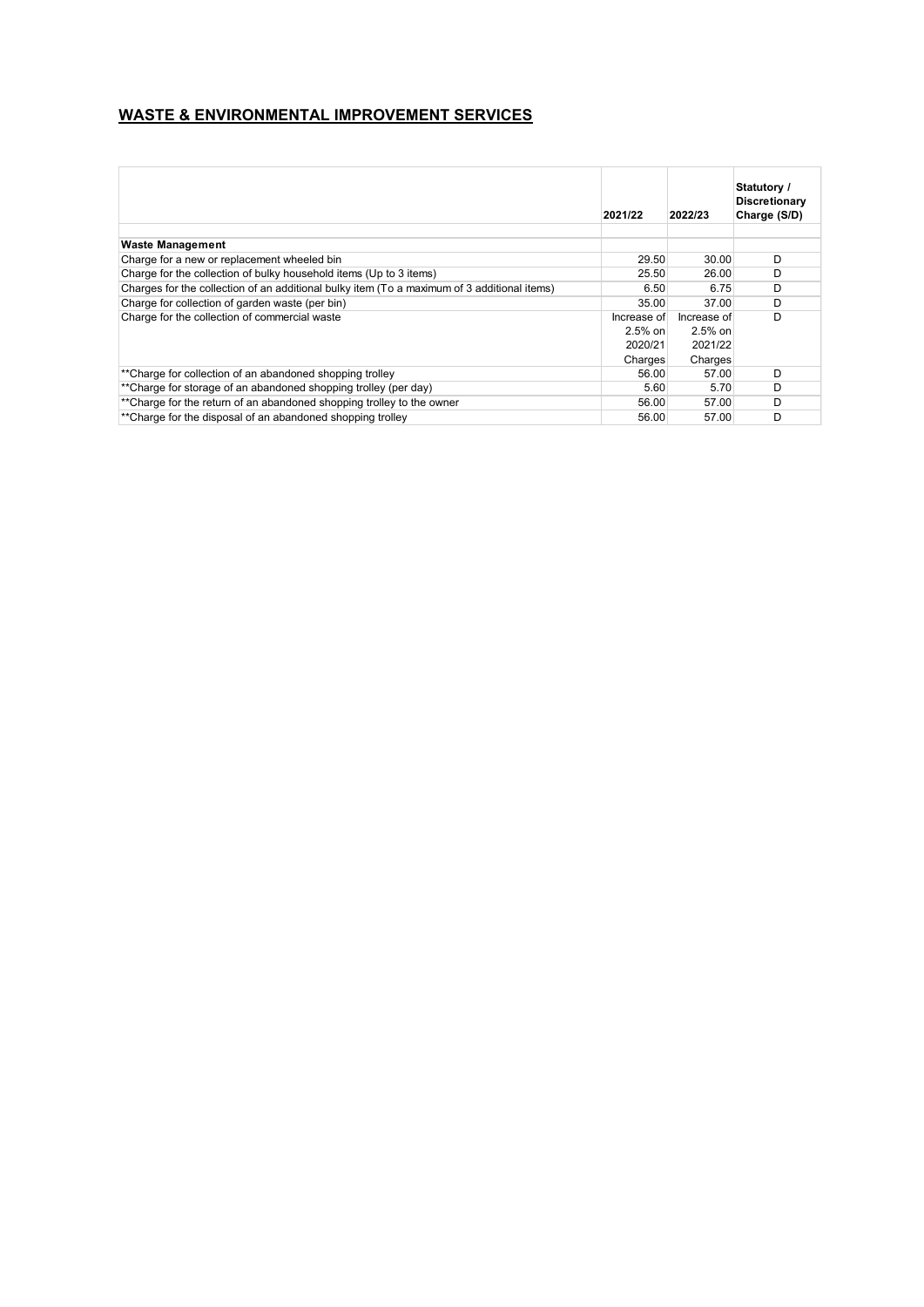## **STADIUM**

|                                            | 2021/22 | 2022/23 | Statutory /<br><b>Discretionary</b><br>Charge (S/D) |
|--------------------------------------------|---------|---------|-----------------------------------------------------|
| <b>Room Hire</b>                           |         |         |                                                     |
| <b>Bridge Suite</b>                        | 440.00  | 450.00  | D                                                   |
| <b>Karalius Suite</b>                      | 300.00  | 310.00  | D                                                   |
| Single Box                                 | 70.00   | 75.00   | D                                                   |
| Double Box                                 | 140.00  | 150.00  | D                                                   |
| Triple Box                                 | 210.00  | 220.00  | D                                                   |
|                                            |         |         |                                                     |
| <b>Pitch Hire</b>                          |         |         |                                                     |
| *1/4 Hire - Off Peak                       | 50.00   | 52.50   | D                                                   |
| *1/2 Hire - Off Peak                       | 100.00  | 105.00  | D                                                   |
| *Full Pitch Hire - Off Peak                | 200.00  | 210.00  | D                                                   |
| **/4 Hire - Peak                           | 60.00   | 65.00   | D                                                   |
| **1/2 Hire - Peak                          | 120.00  | 130.00  | D                                                   |
| **Full Pitch Hire - Peak                   | 240.00  | 250.00  | D                                                   |
| Community Usage & Everton Ladies - Daytime | 0.00    | 82.00   | D                                                   |
|                                            |         |         |                                                     |
| <b>School Meals</b>                        | 2.50    | 2.50    | D                                                   |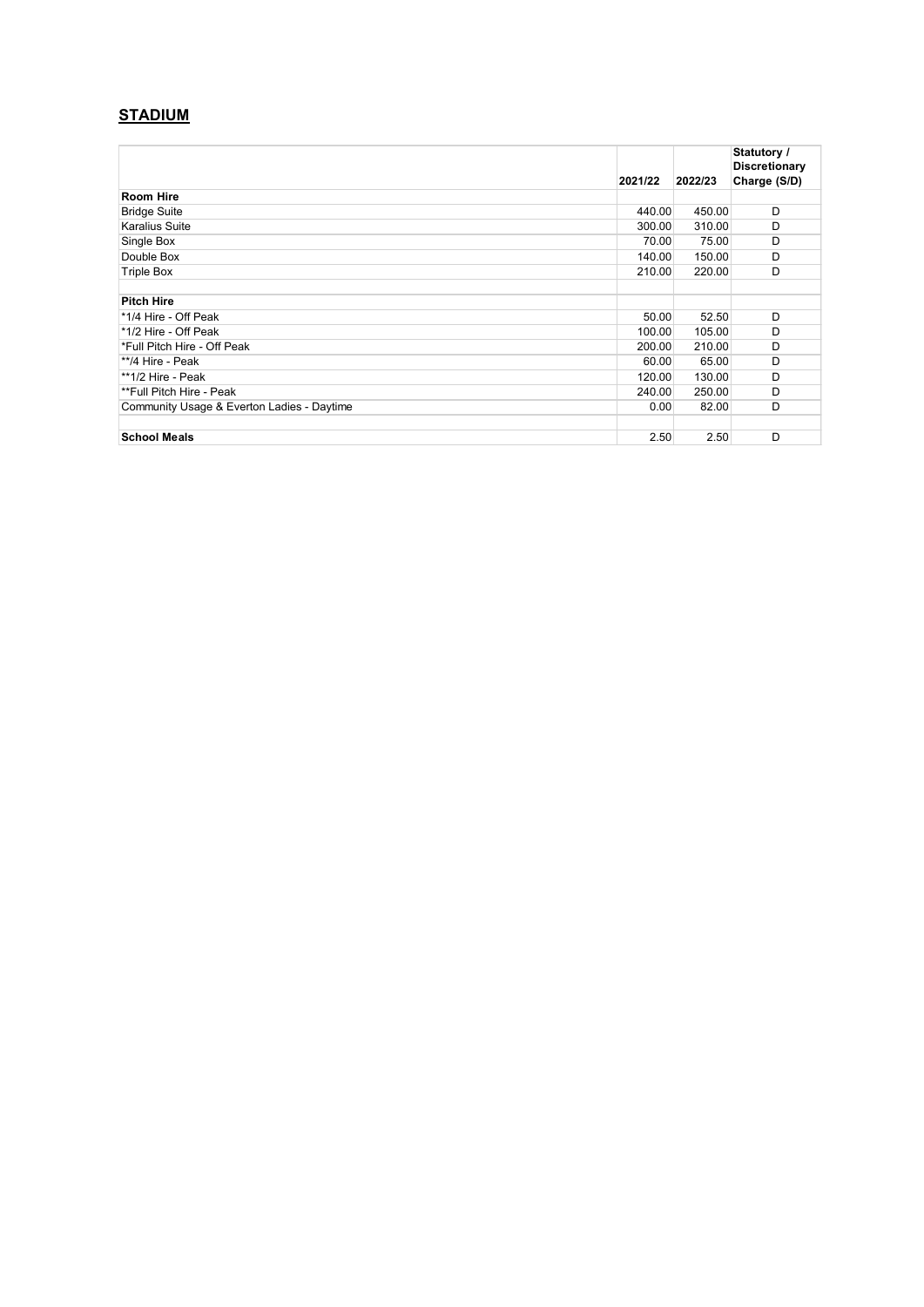#### **ECONOMY, ENTERPRISE & PROPERTY SERVICES**

|                                                                                                                                                          |                                                                                          |         | Statutory /<br><b>Discretionary</b> |
|----------------------------------------------------------------------------------------------------------------------------------------------------------|------------------------------------------------------------------------------------------|---------|-------------------------------------|
|                                                                                                                                                          | 2021/22                                                                                  | 2022/23 | Charge (S/D)                        |
| <b>PROPERTY SERVICES</b>                                                                                                                                 |                                                                                          |         |                                     |
| Industrial Estate Service Charges                                                                                                                        | Based on<br>actual costs<br>for the<br>preceding<br>vear with<br>uplift for<br>inflation |         | D                                   |
| ADULT LEARNING CLASSES - Note - Charges do not cover full cost of course, external                                                                       |                                                                                          |         |                                     |
| grant covers the full remaining cost                                                                                                                     |                                                                                          |         |                                     |
| Maths                                                                                                                                                    | Nil                                                                                      | Nil     | D                                   |
| English                                                                                                                                                  | Nil                                                                                      | Nil     | D                                   |
| <b>HEP Employability Skills</b>                                                                                                                          | Nil                                                                                      | Nil     | D                                   |
| <b>Employability Skills</b>                                                                                                                              | Nil                                                                                      | Nil     | D                                   |
| 10 Week Courses                                                                                                                                          | 60.00                                                                                    | 60.00   | D                                   |
| 22 Week Courses + £30 registration fee                                                                                                                   | 120.00                                                                                   | 120.00  | D                                   |
| 33 Week Courses + £30 registration fee                                                                                                                   | 160.00                                                                                   | 210.00  | D                                   |
| <b>Wellbeing Courses</b>                                                                                                                                 | Nil                                                                                      | nil     | D                                   |
| Any course that does have a fee attached may be subject to fee remission (either 50% or<br>100%) dependant on which benefits the learner may be claiming |                                                                                          |         |                                     |
| Runcorn Town Hall Room Hire Charges per hour                                                                                                             |                                                                                          |         |                                     |
| Committee Room 1 - 18 people                                                                                                                             | 9.54                                                                                     | 12.00   | D                                   |
| Committee Room 2 - 12 people                                                                                                                             | 8.52                                                                                     | 11.00   | D                                   |
| Civic Suite - 30 people or 50-60 theatre style                                                                                                           | 21.21                                                                                    | 26.00   | D                                   |
| Chamber 80-90 people                                                                                                                                     | 31.83                                                                                    | 40.00   | D                                   |
|                                                                                                                                                          |                                                                                          |         |                                     |
| Kingsway Learning Centre Room Hire Charges per hour (10% discount for 6 meetings or<br>more)                                                             |                                                                                          |         |                                     |
| Room 10A - 15 people                                                                                                                                     | 8.00                                                                                     | 10.00   | D                                   |
| Room 11 - 15 people                                                                                                                                      | 8.00                                                                                     | 10.00   | D                                   |
| Room 15 - 15 people                                                                                                                                      | 8.00                                                                                     | 10.00   | D                                   |
| Room 13 - 30 people                                                                                                                                      | 14.00                                                                                    | 18.00   | D                                   |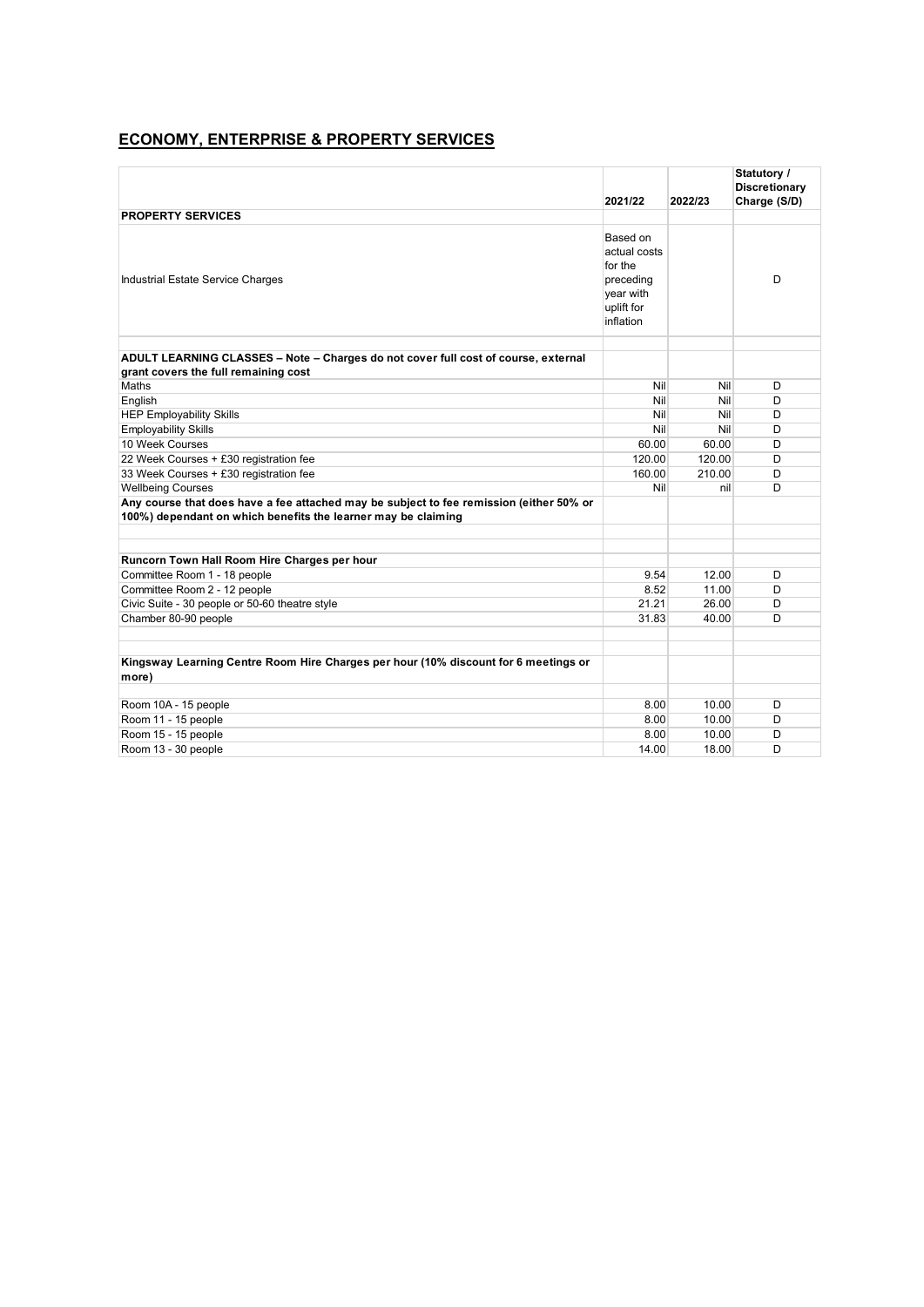# **THE BRINDLEY**

|                                                        |                |                | Statutory /<br><b>Discretionary</b> |
|--------------------------------------------------------|----------------|----------------|-------------------------------------|
|                                                        | 2022/23        | 2023/24        | Charge (S/D)                        |
| <b>The Theatre</b>                                     |                |                |                                     |
| Commercial Hirers (1 performance or up to 8 hours):    |                |                |                                     |
| Monday to Thursday                                     | 1,208.33       | 1,233.33       | D                                   |
| Friday to Sunday                                       | 1,375.00       | 1,400.00       | D                                   |
|                                                        |                |                |                                     |
| Community Hirers (1 performance or up to 8 hours):     |                |                |                                     |
| Monday to Thursday                                     | 725.00         | 740.00         | D                                   |
| Friday and Saturday                                    | 825.00         | 840.00         | D                                   |
| Rehearsal Performance per 4 Hours (Monday to Thursday) | 350.00         | 358.33         | D                                   |
| <b>The Studio</b>                                      |                |                |                                     |
| Per 8 hour performance with technical support:         |                |                |                                     |
| Monday to Thursday                                     | 335.00         | 341.67         | D                                   |
| Friday, Saturday and Sunday                            | 385.00         | 393.33         | D                                   |
|                                                        |                |                |                                     |
| Per 4 hour rehearsal with technical support:           |                |                |                                     |
| Monday to Thursday                                     | 200.00         | 204.17         | D                                   |
| Friday, Saturday and Sunday                            | 241.66         | 246.67         | D                                   |
|                                                        |                |                |                                     |
| Per 4 hours dressing room facility:                    |                |                |                                     |
| Monday to Sunday                                       | 165.00         | 168.33         | D                                   |
|                                                        |                |                |                                     |
| Per 8 hours dressing room facility:                    |                |                |                                     |
| Monday to Sunday                                       | 248.33         | 253.33         | D                                   |
| Per 12 hour dressing room facility:                    |                |                |                                     |
| Monday to Sunday                                       | 331.67         | 338.33         | D                                   |
|                                                        |                |                |                                     |
| Workshops Per 1 hour (studio):                         |                |                |                                     |
| Monday to Thursday (10am - 5pm) per hour               | 30.00          | 35.00          | D                                   |
| Saturday to Sunday                                     | <b>POA</b>     | <b>POA</b>     | D                                   |
| <b>Technical Support</b>                               | <b>POA</b>     | <b>POA</b>     | D                                   |
|                                                        |                |                |                                     |
| Workshops Per 4 hours (studio):                        |                |                |                                     |
| Monday to Thursday (10am - 5pm)                        | 250.00         | 260.00         | D                                   |
| Saturday to Sunday                                     | <b>POA</b>     | <b>POA</b>     | D                                   |
| <b>Technical Support</b>                               | <b>POA</b>     | <b>POA</b>     |                                     |
| <b>Education Room Hire</b>                             |                |                |                                     |
| Hourly Rate                                            | 25.00<br>85.00 | 25.00<br>85.00 | D                                   |
| Day Rate                                               |                |                | D                                   |
| <b>Technical Support</b>                               | <b>POA</b>     | <b>POA</b>     | D                                   |
| <b>Gallery Walls Hire</b>                              |                |                |                                     |
| Standard Hire (Per Month)                              | 400.00         | 400.00         | D                                   |
| Community Hire (Per Month)                             | Nil            | Nil            | D                                   |
|                                                        |                |                |                                     |
| <b>Gallery Room Hire</b>                               |                |                |                                     |
| Hourly Rate                                            | 50.00          | 50.00          | D                                   |
| 3 Hours Rate                                           | 100.00         | 100.00         | D                                   |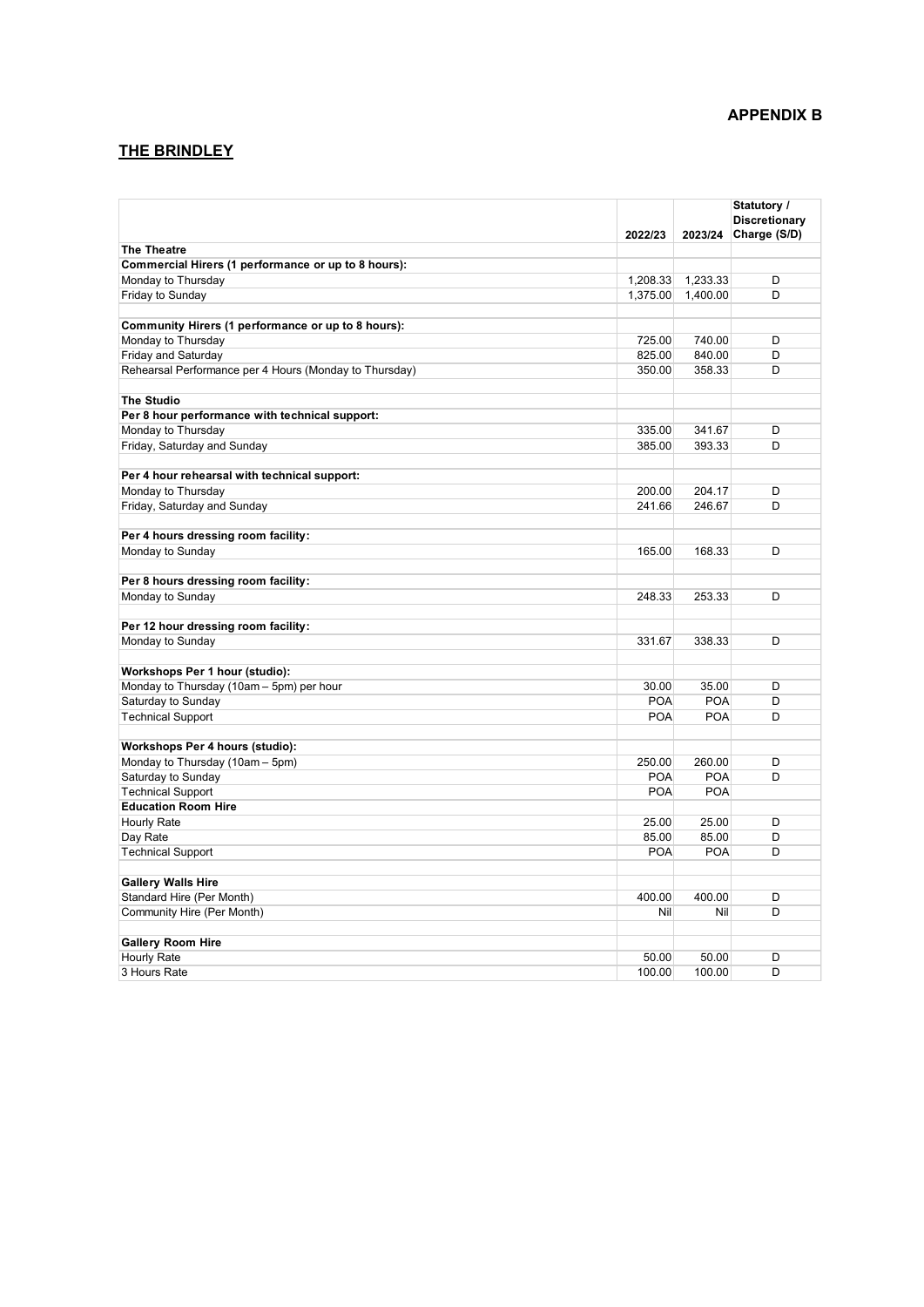|                                                                                             |            |            | Statutory /<br>Discretionary |
|---------------------------------------------------------------------------------------------|------------|------------|------------------------------|
|                                                                                             | 2022/23    | 2023/24    | Charge (S/D)                 |
| <b>Additional Charges</b>                                                                   |            |            |                              |
| Inclusion within the Brindley season Brochure                                               | 166.67     | 170.83     | D                            |
| <b>Brindley Website Facebook Advert</b>                                                     | <b>POA</b> | <b>POA</b> | D                            |
| Brindley to manage ticket sales (per ticket)                                                | 0.46       | 0.46       | D                            |
| Programme/Merchandise sales by Brindley staff                                               | 91.66      | 91.66      | D                            |
| Merchandise Sales for Hirer by a Third Party (Per Show)                                     | 20.83      | 25.00      | D                            |
| Additional technicians (per hour)                                                           | 16.66      | 17.08      | D                            |
| Pre rig (sound, lighting or stage) (Monday to Friday)                                       | 327.50     | 334.17     | D                            |
| Pre rig (sound, lighting or stage) (Saturday, Sunday or Bank Holidays)                      | 365.83     | 373.33     | D                            |
| Use of the orchestra pit                                                                    | 31.00      | 32.00      | D                            |
| Use of the Orchestra Pit (3 days +) Inclusive when hiring Brindley Theatre Music Stands and | Nil        | Nil        | D                            |
| $Lights -$                                                                                  |            |            |                              |
| Smoke Machine (day)                                                                         | 23.33      | 24.17      | D                            |
| Smoke Machine (3 days +)                                                                    | 70.00      | 72.50      | D                            |
| Haze Machine (day)                                                                          | 23.33      | 24.17      | D                            |
| Haze Machine (3 days +)                                                                     | 70.00      | 72.50      | D                            |
| Strobe Lights (day)                                                                         | 23.33      | 24.17      | D                            |
| Strobe Lights (3 days +)                                                                    | 70.00      | 72.50      | D                            |
| Radio Mics (each)                                                                           | 30.83      | 31.67      | D                            |
| Radio Mics (3 days +) (per mic)                                                             | 92.50      | 95.00      | D                            |
| Music Stand and Light (day)                                                                 | 4.17       | 4.17       | D                            |
| Music Stand and Light (3 days +)                                                            | 12.50      | 12.50      | D                            |
| Theatre Projector (day)                                                                     | 120.83     | 123.33     | D                            |
| Theatre Projector (3 days +)                                                                | 362.50     | 370.00     | D                            |
| Studio Projector and Screen (day)                                                           | 63.33      | 65.00      | D                            |
| Studio Projector and Screen (3 days +)                                                      | 190.00     | 195.00     | D                            |
| Media Package - Projector and DVD Player (day)                                              | 45.00      | 45.83      | D                            |
| Media Package - Projector and DVD Player (3 days +)                                         | 135.00     | 137.50     | D                            |
| TV Monitor 65' and Stand (day)                                                              | 62.50      | 64.17      | D                            |
| TV Monitor 65' and Stand (3 days +)                                                         | 187.50     | 192.50     | D                            |
| Harlequin Dance Floor (day)                                                                 | 70.00      | 71.67      | D                            |
| Harlequin Dance Floor (3 days +)                                                            | 210.00     | 215.00     | D                            |
| Star Cloth (day)                                                                            | 90.83      | 92.50      | D                            |
| Star Cloth (3 days +)                                                                       | 272.50     | 277.50     | D                            |
| Gauze (day)                                                                                 | 46.66      | 47.50      | D                            |
| Gauze $(3$ days $+)$                                                                        | 140.00     | 142.50     | D                            |
| Pyrotechnics (day)                                                                          | <b>POA</b> | <b>POA</b> | D                            |
| Pyrotechnics (week)                                                                         | <b>POA</b> | <b>POA</b> | D                            |
| Steinway Grand Piano - (Theatre only) (day)                                                 | 119.16     | 121.67     | D                            |
| Steinway Grand Piano - (Theatre only) (3 days +)                                            | 357.50     | 365.00     | D                            |
| Steinway Grand Piano tune (Theatre only) (weekday)                                          | 123.33     | 125.83     | D                            |
| Steinway Grand Piano tune (Theatre only) (weekend)                                          | 153.33     | 157.50     | D                            |
| Post show bar                                                                               | 100.00     | 104.17     | D                            |
| Corkage Per Bottle (Wine)                                                                   | 8.33       | 8.33       | D                            |
| Café Facility Per Hour (outside of normal opening hours) OR Café Space Hire                 | 41.67      | 45.83      | D                            |